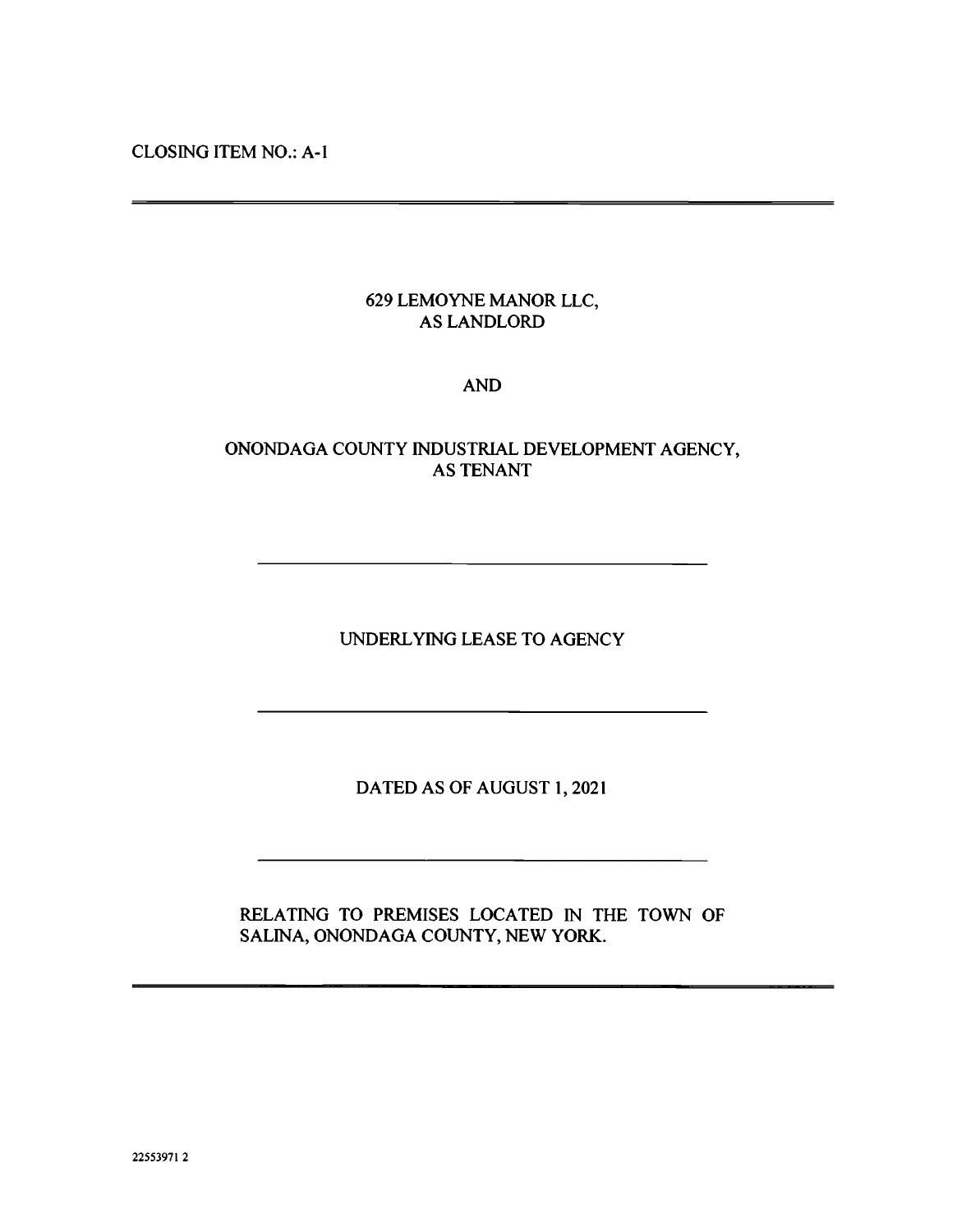## TABLE OF CONTENTS

## (This Table of Contents is not part of the Underlying Lease and is for convenience of reference only.)

PAGE

## ARTICLE I **DEFINITIONS**

| <b>SECTION 1.1.</b> |  |
|---------------------|--|
| SECTION 1.2.        |  |

## ARTICLE II

# REPRESENTATIONS AND WARRANTIES

| <b>SECTION 2.1.</b> |  |
|---------------------|--|
|                     |  |

# ARTICLE III

# LEASE PROVISIONS

| <b>SECTION 3.1.</b>  |  |
|----------------------|--|
| <b>SECTION 3.2.</b>  |  |
| <b>SECTION 3.3.</b>  |  |
| <b>SECTION 3.4.</b>  |  |
| <b>SECTION 3.5.</b>  |  |
| SECTION 3.6.         |  |
| SECTION 3.7.         |  |
| <b>SECTION 3.8.</b>  |  |
| SECTION 3.9.         |  |
| <b>SECTION 3.10.</b> |  |
|                      |  |

## ARTICLE IV EVENTS OF DEFAULT AND REMEDIES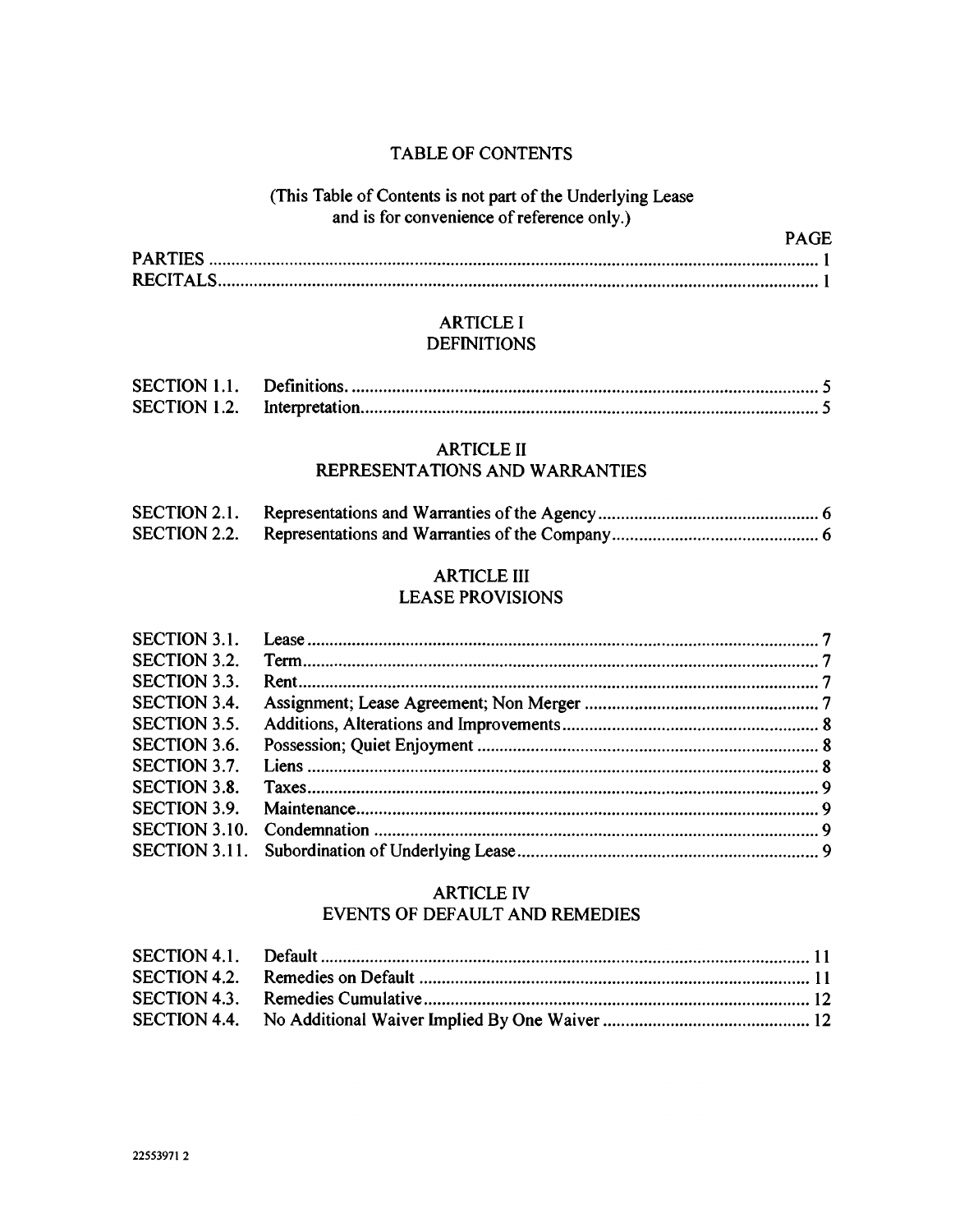# ARTICLE V **MISCELLANEOUS**

| <b>SECTION 5.1.</b>  |  |  |  |
|----------------------|--|--|--|
| <b>SECTION 5.2.</b>  |  |  |  |
| <b>SECTION 5.3.</b>  |  |  |  |
| <b>SECTION 5.4.</b>  |  |  |  |
| <b>SECTION 5.5.</b>  |  |  |  |
| <b>SECTION 5.6.</b>  |  |  |  |
| <b>SECTION 5.7.</b>  |  |  |  |
| <b>SECTION 5.8.</b>  |  |  |  |
| <b>SECTION 5.9.</b>  |  |  |  |
| <b>SECTION 5.10.</b> |  |  |  |
| SECTION 5.11.        |  |  |  |
| <b>SECTION 5.12.</b> |  |  |  |
|                      |  |  |  |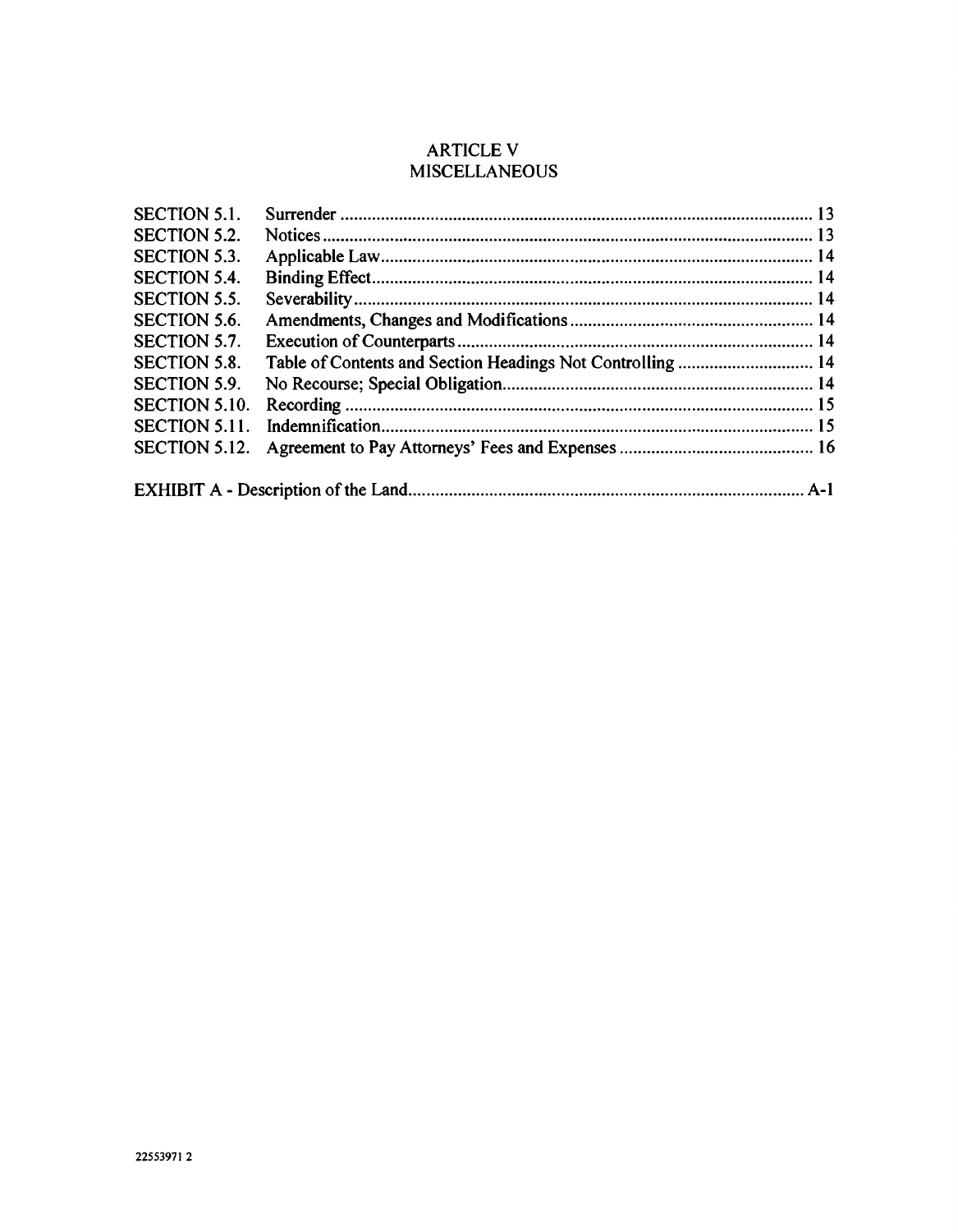#### UNDERLYING LEASE

THIS UNDERLYING LEASE TO AGENCY dated as of August 1, 2021 (the "Underlying Lease") by and between 629 LEMOYNE MANOR LLC, a limited liability company organized and existing under the laws of the State of New York, having an office for the transaction of business located at 4306 East Genesee Street, Dewitt, New York 13214 (the "Company"), as landlord, and ONONDAGA COUNTY INDUSTRIAL DEVELOPMENT AGENCY, a public benefit corporation of the State of New York having an office for the transaction of business located at 333 West Washington Street, Suite 130, Syracuse, New York 13202 (the "Agency"), as tenant;

#### WITNESSETH:

WHEREAS, Title 1 of Article 18-A of the General Municipal Law of the State of New York (the "Enabling Act") was duly enacted into law as Chapter 1030 of the Laws of 1969 of the State of New York; and

WHEREAS, the Enabling Act authorizes and provides for the creation of industrial development agencies for the benefit of the several counties, cities, villages and towns in the State of New York (the "State") and empowers such agencies, among other things, to acquire, construct, reconstruct, lease, improve, maintain, equip and dispose of land and any building or other improvement, and all real and personal properties, including, but not limited to machinery and equipment deemed necessary in connection therewith, whether or not now in existence or under construction, which shall be suitable for manufacturing, warehousing, research, commercial or industrial purposes, in order to advance the job opportunities, health, general prosperity and economic welfare of the people of the State and to improve their standard of living; and

WHEREAS, the Enabling Act further authorizes each such agency, for the purpose of carrying out any of its corporate purposes, to lease or sell any or all of its facilities whether then owned or thereafter acquired; and

WHEREAS, the Agency was created, pursuant to and in accordance with the provisions of the Enabling Act, by Chapter 435 of the Laws of 1970 of the State and Chapter 676 of the Laws of 1975 of the State, as amended (collectively, with the Enabling Act, the "Act") and is empowered under the Act to undertake the Project (as hereinafter defined) in order to advance the job opportunities, health, general prosperity and economic welfare of the people of the State and improve their standard of living; and

WHEREAS, the Agency determined to accept an application (the "Application") from the Company, and the Agency further agreed, subject to numerous conditions, to consider undertaking a project (the "Project") consisting of the following: (A)(I) the acquisition of a leasehold interest in an approximately 3.68 acre parcel of land located at 629 Old Liverpool Road (tax map no. 089.-Ol-26.0) in the Town of Salina, Onondaga County, New York (the "Land"); (2) the construction on the Land of four (4) buildings totaling approximately 101,400 square feet and consisting of sixty-six (66) residential rental units and approximately 5,000 square feet of retail space (the "Facility"); and (3) the acquisition and installation therein and thereon of related fixtures, machinery, equipment and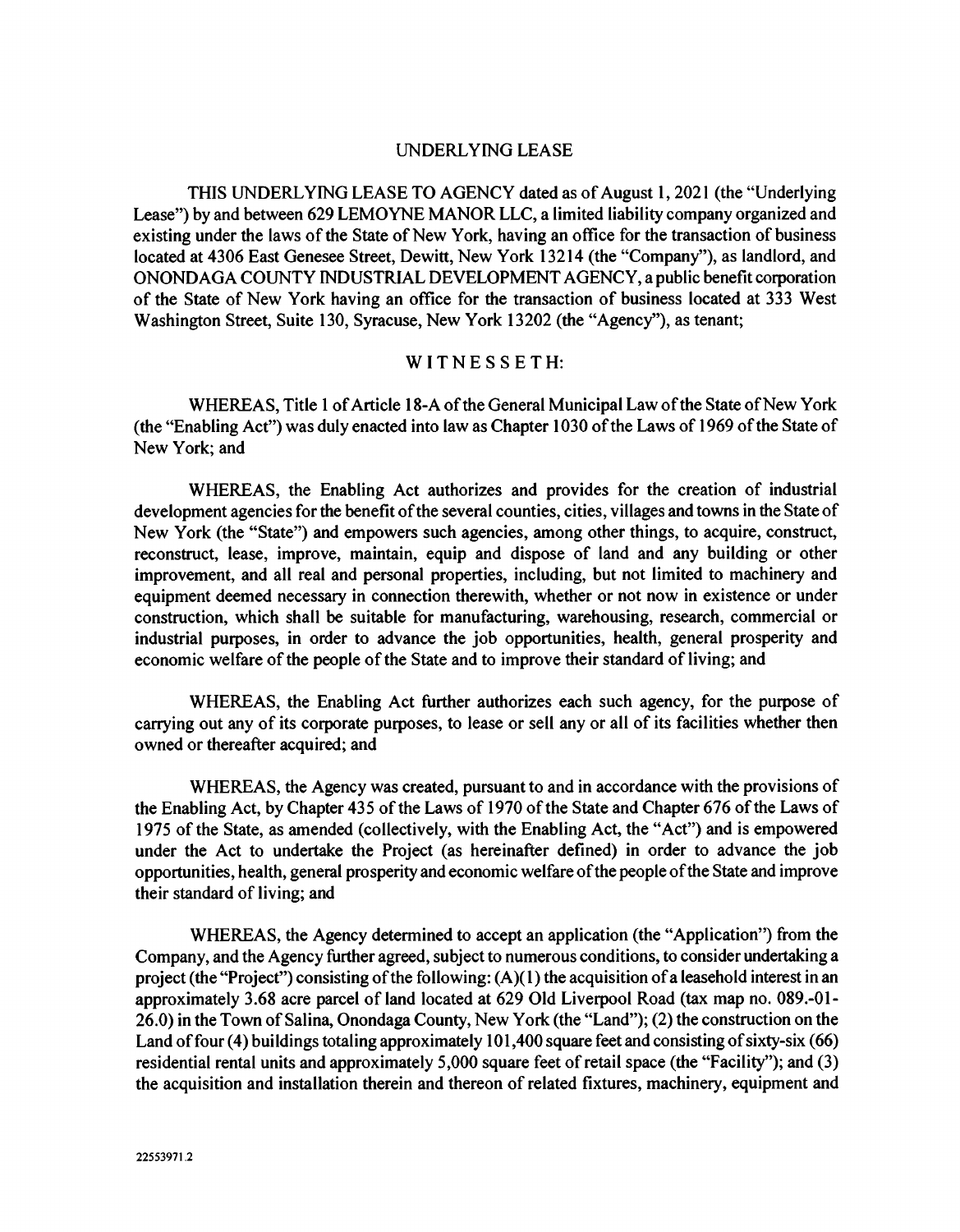other tangible personal property (collectively, the "Equipment") (the Land, the Facility and the Equipment being collectively referred to as the "Project Facility"); (B) the granting of certain "financial assistance" (within the meaning of Section 854(14) of the Act) with respect to the foregoing, including potential exemptions from certain sales and use taxes, real property taxes, real estate transfer taxes and mortgage recording taxes (subject to certain statutory limitations) (the "Financial Assistance"); and (C) the lease (with an obligation to purchase) or sale of the Project Facility to the Company or such other person as may be designated by the Company and agreed upon by the Agency; and

WHEREAS, on November 10, 2020, the members of the Agency duly adopted a resolution (the "Public Hearing Resolution") authorizing the Executive Director of the Agency, after consultation with the members of the Agency and the Agency's Counsel, to (A) establish the time, date and place for a public hearing of the Agency to hear all persons interested in the Project (the "Public Hearing"); (B) cause the Public Hearing to be held in a city, town or village where the Project Facility is located, and cause notice of such Public Hearing to be given to the public by publishing a notice or notices of such Public Hearing in a newspaper of general circulation available to the residents of the governmental units where the Project Facility is located, such notice or notices to comply with the requirements of Section 859-a of the Act; (C) cause notice of the Public Hearing to be given to the chief executive officer of the County of Onondaga and of each city, town, village and school district in which the Project Facility is located, such notice or notices to comply with the requirements of Section 859-a of the Act; and (D) conduct such Public Hearing; and

WHEREAS, pursuant to the authorization contained in the Public Hearing Resolution, the Executive Director of the Agency (A) caused notice of public hearing of the Agency (the "Public Hearing") pursuant to Section 859-a of the Act, to hear all persons interested in the Project and the Financial Assistance being contemplated by the Agency with respect to the Project, to be mailed on November 13, 2020 to the chief executive officers of the county and of each city, town, village and school district in which the Project Facility is or is to be located, (B) caused notice of the Public Hearing to be published on November 15, 2020 in The Post-Standard, a newspaper of general circulation available to the residents of the Town of Salina, Onondaga County, New York, (C) conducted the Public Hearing on December 1, 2020 at 10:30 a.m., local time held remotely by conference call or similar service, pursuant to New York Governor Andrew Cuomo's Executive Order 202. 1, as extended, and (D) prepared a report of the Public Hearing (the "Public Hearing Report") fairly summarizing the views presented at such Public Hearing and caused copies of said Public Hearing Report to be made available to the members of the Agency; and

WHEREAS, the Agency has given due consideration to the Application, and to representations by the Company that (A) the granting by the Agency of the Financial Assistance with respect to the Project will be an inducement to the Company to undertake the Project in Onondaga County, New York and (B) the completion of the Project will not result in the removal of a plant or facility of any proposed occupant of the Project Facility from one area of the State to another area in the State and will not result in the abandonment of one or more plants or facilities of any occupant of the Project Facility located in the State; and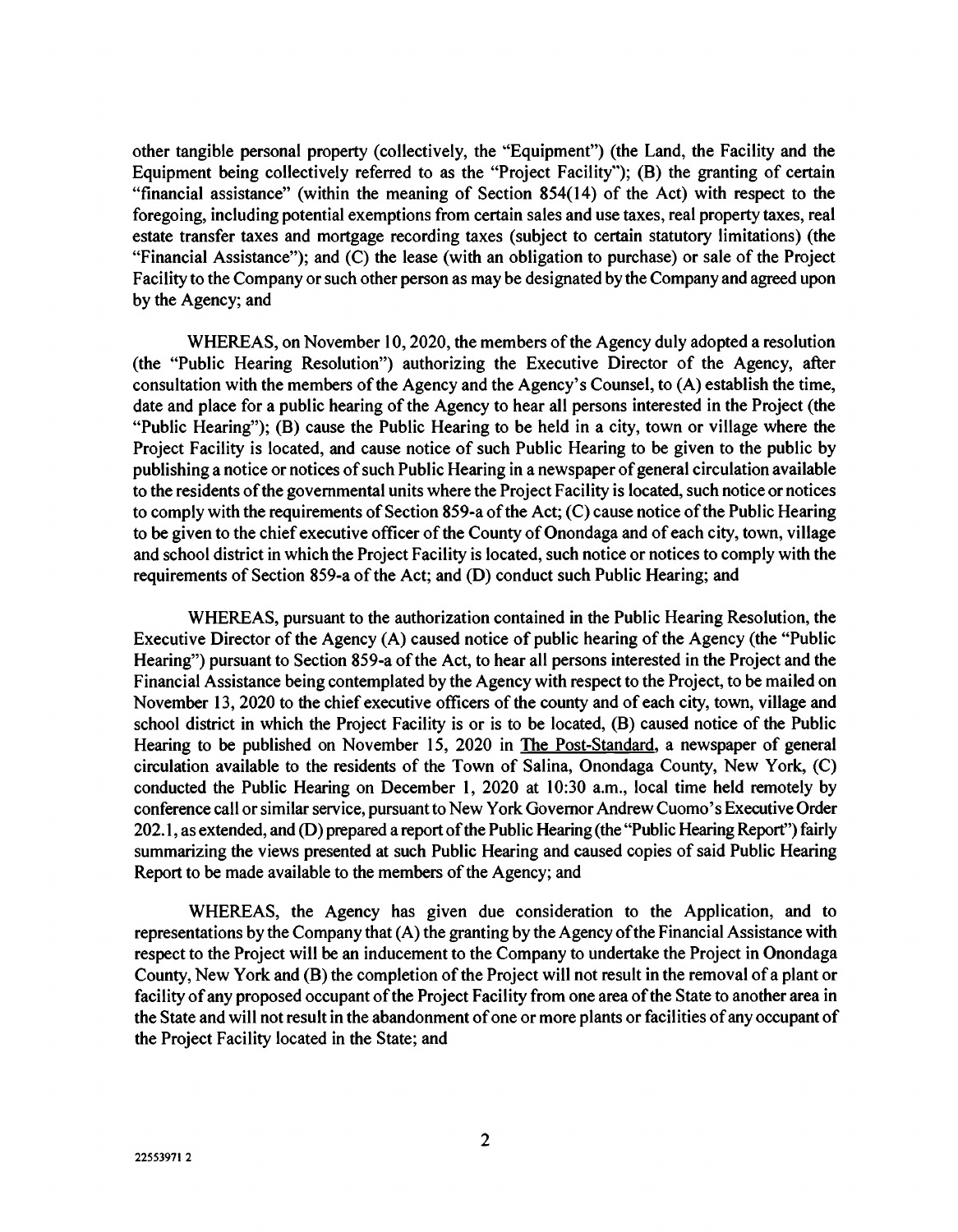WHEREAS, the Agency desires to encourage the Company to advance the job opportunities, health, general prosperity and economic welfare of the people of Onondaga County, New York by undertaking the Project in Onondaga County, New York; and

WHEREAS, the requirements of Article 8 of the Environmental Conservation Law, Chapter 43-B of the Consolidated Laws of New York as amended (the "SEQR Act") and the regulations (the "Regulations") adopted pursuant thereto by the Department of Environmental Conservation of the State of New York being 6 NYCRR Part 617, as amended (the "Regulations collectively with the SEQR Act, "SEQRA"), applicable to the Project have been complied with; and

WHEREAS, pursuant to a resolution duly adopted by the members of the Agency on December 8, 2020 (the "Approving Resolution"), the Agency determined to grant the Financial Assistance and to enter into a lease agreement dated as of August 1, 2021 (the "Lease Agreement") by and between the Company and the Agency and certain other documents related to the Financial Assistance to the Project (collectively with the Lease Agreement, the "Basic Documents"); and

WHEREAS, the Agency now proposes to undertake the Project, to acquire the leasehold interest created pursuant to this Underlying Lease, to acquire an interest in the Equipment pursuant to the Bill of Sale to Agency (as defined herein), to appoint the Company as agent of the Agency to undertake the acquisition, construction and installation of the Project Facility, and to lease the Project Facility to the Company, and the Company desires to act as agent of the Agency to undertake the acquisition, construction and installation of the Project Facility, the Company desires to lease the Project Facility from the Agency, all pursuant to the terms and conditions hereinafter set forth in the Lease Agreement; and

WHEREAS, simultaneously with the execution and delivery of this Underlying Lease Agreement (the "Closing"), (A) the Company will execute and deliver to the Agency a bill of sale dated as of the Closing Date (the "Bill of Sale to Agency"), which conveys to the Agency all right, title and interest of the Company in the Equipment, (B) the Agency and the Company will execute and deliver to the Agency the Lease Agreement pursuant to which the Agency will lease to the Company the Project Facility for a lease term ending on the date of termination of the Payment in Lieu of Tax Agreement (as defined herein), (C) the Agency and the Company will execute and deliver a project agreement dated as of August 1, 2021 (the "Project Agreement"), which sets forth the terms and conditions under which the Financial Assistance shall be provided to the Company, (D) the Agency will file with the New York State Department of Taxation and Finance the form entitled "IDA Appointment of Project Operator or Agent for Sales Tax Purposes" (the form required to be filed pursuant to Section 874(9) of the Act) (the "Thirty-Day Sales Tax Report") for the Company, (E) the Company and the Agency will execute and deliver a payment in lieu of tax agreement dated as of August 1, 2021 (the "Payment in Lieu of Tax Agreement") by and between the Agency and the Company, pursuant to which the Company will agree to pay certain payments in lieu of taxes with respect to the Project Facility, and (F) the Agency will file with the assessor and mail to the chief executive officer of each "affected tax jurisdiction" (within the meaning of such quoted term in Section 854(16) of the Act) a copy of a New York State Board of Real Property Services Form 412-a (the form required to be filed by the Agency in order for the Agency to obtain a real property tax exemption with respect to the Project Facility under Section 412-a of the Real Property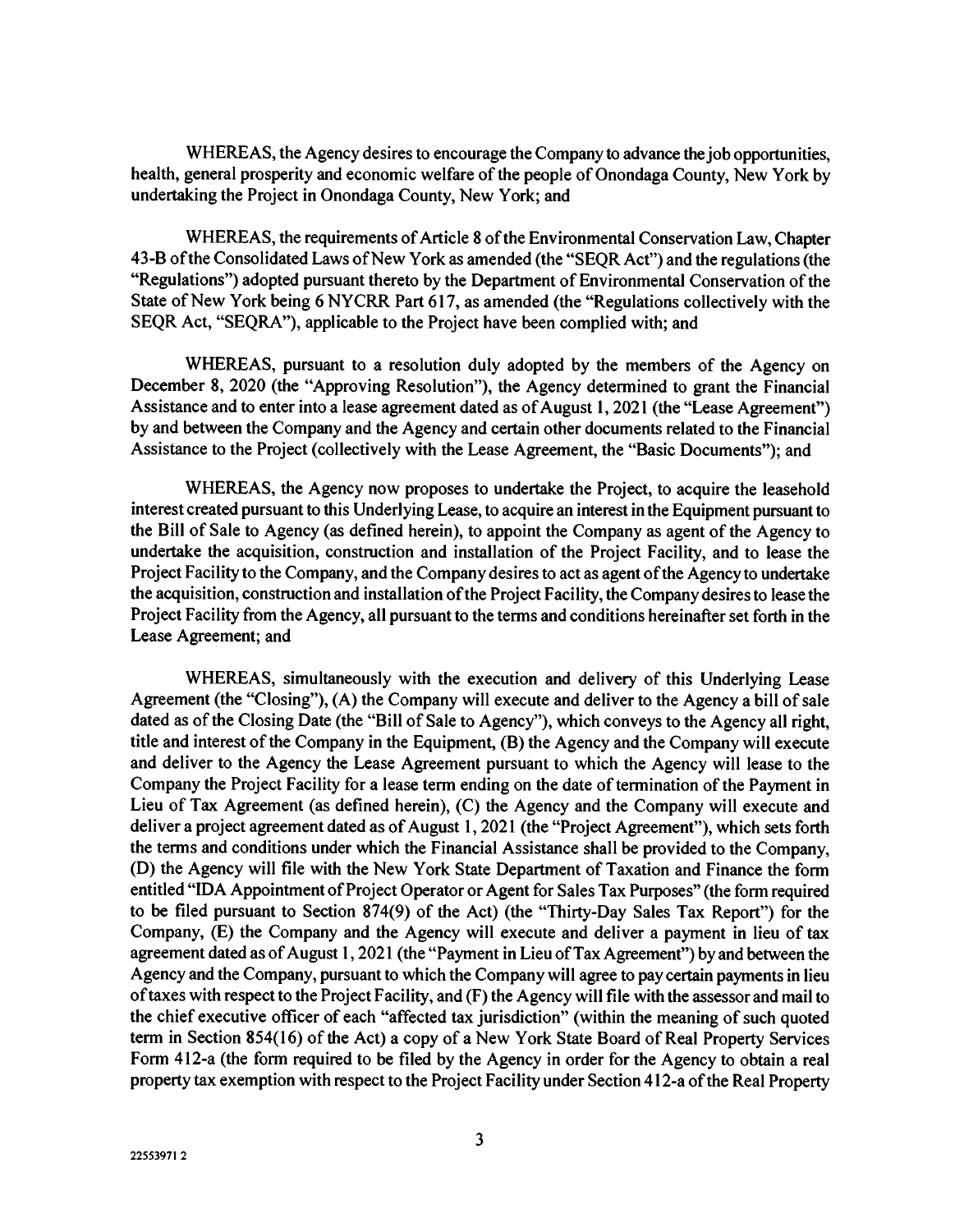Tax Law) (the "Real Property Tax Exemption Form") relating to the Project Facility and the Payment in Lieu of Tax Agreement; and

WHEREAS, in furtherance of the foregoing, the Company desires to convey a leasehold interest in the Land and the Facility to the Agency pursuant to the terms of this Underlying Lease; and

WHEREAS, all things necessary to constitute this Underlying Lease a valid and binding agreement by and between the parties hereto in accordance with the terms hereof have been done and performed, and the creation, execution and delivery of this Underlying Lease have in all respects been duly authorized by the Agency and the Company.

NOW, THEREFORE, FOR AND IN CONSIDERATION OF THE PREMISES AND THE MUTUAL COVENANTS HEREINAFTER CONTAINED, THE PARTIES HERETO HEREBY FORMALLY COVENANT, AGREE AND BIND THEMSELVES AS FOLLOWS, TO WIT: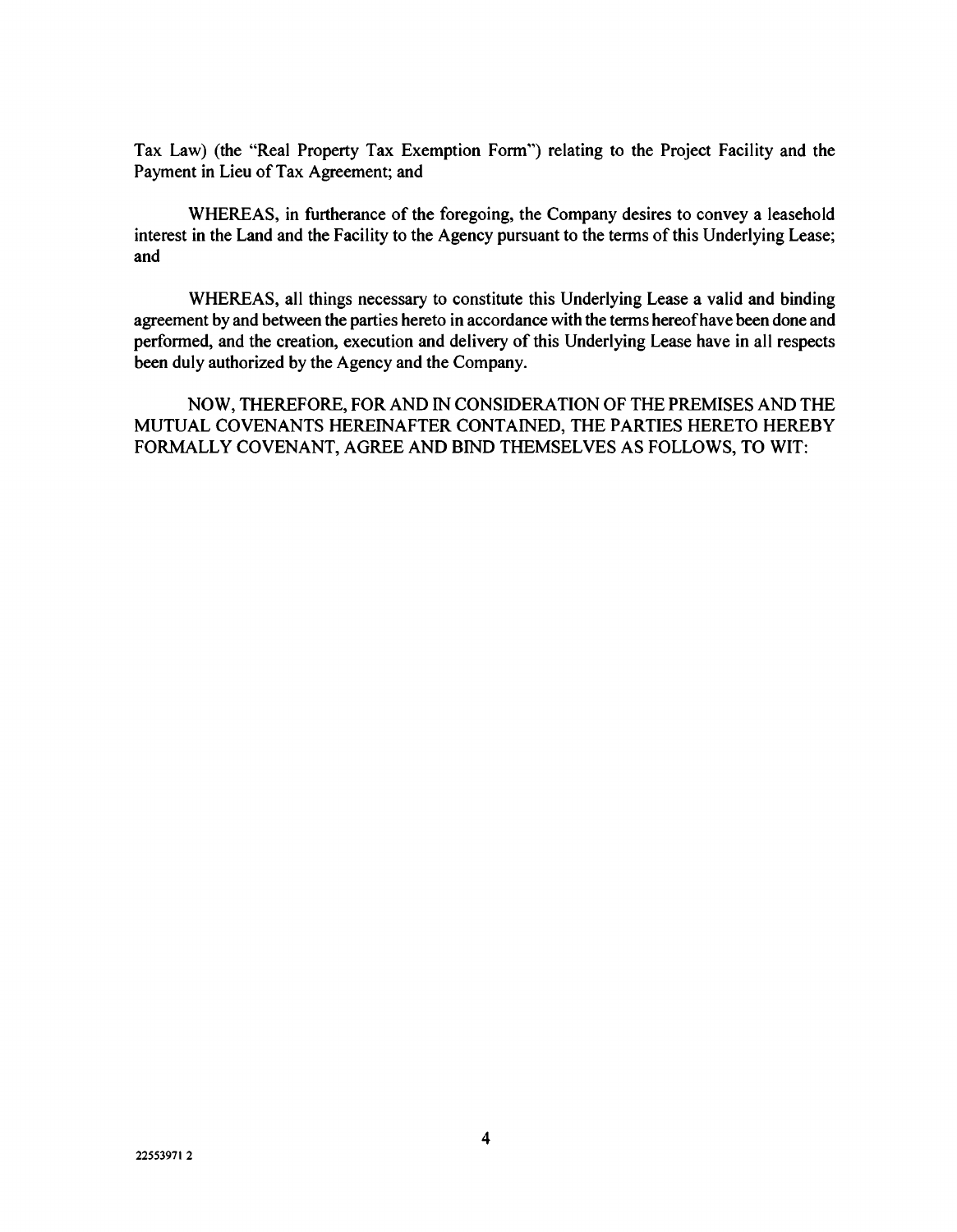## ARTICLE I

### **DEFINITIONS**

SECTION 1.1. DEFINITIONS. All of the capitalized terms used in this Underlying Lease and the preamble hereto not otherwise defined shall have the meanings assigned thereto in the Lease Agreement.

SECTION 1.2. INTERPRETATION. In this Underlying Lease, unless the context otherwise requires:

(A) The terms "hereby", "hereof'," herein", "hereunder", and any similar terms as used in this Underlying Lease, refer to in this Underlying Lease, and the term "heretofore" shall mean before, and the term "hereafter" shall mean after, the date of this Underlying Lease.

(B) Words of masculine gender shall mean and include correlative words of feminine and neuter genders.

(C) Words importing the singular number shall mean and include the plural number, and vice versa.

(D) Any headings preceding the texts of the several Articles and Sections of this Underlying Lease, and any table of contents or marginal notes appended to copies hereof, shall be solely for convenience of reference and shall neither constitute a part of this Underlying Lease nor affect its meaning, construction or effect.

(E) Any certificates, letters or opinions required to be given pursuant to this Underlying Lease shall mean a signed document attesting to or acknowledging the circumstances, representations, opinions of law or other matters therein stated or set forth or setting forth matters to be determined pursuant to this Underlying Lease.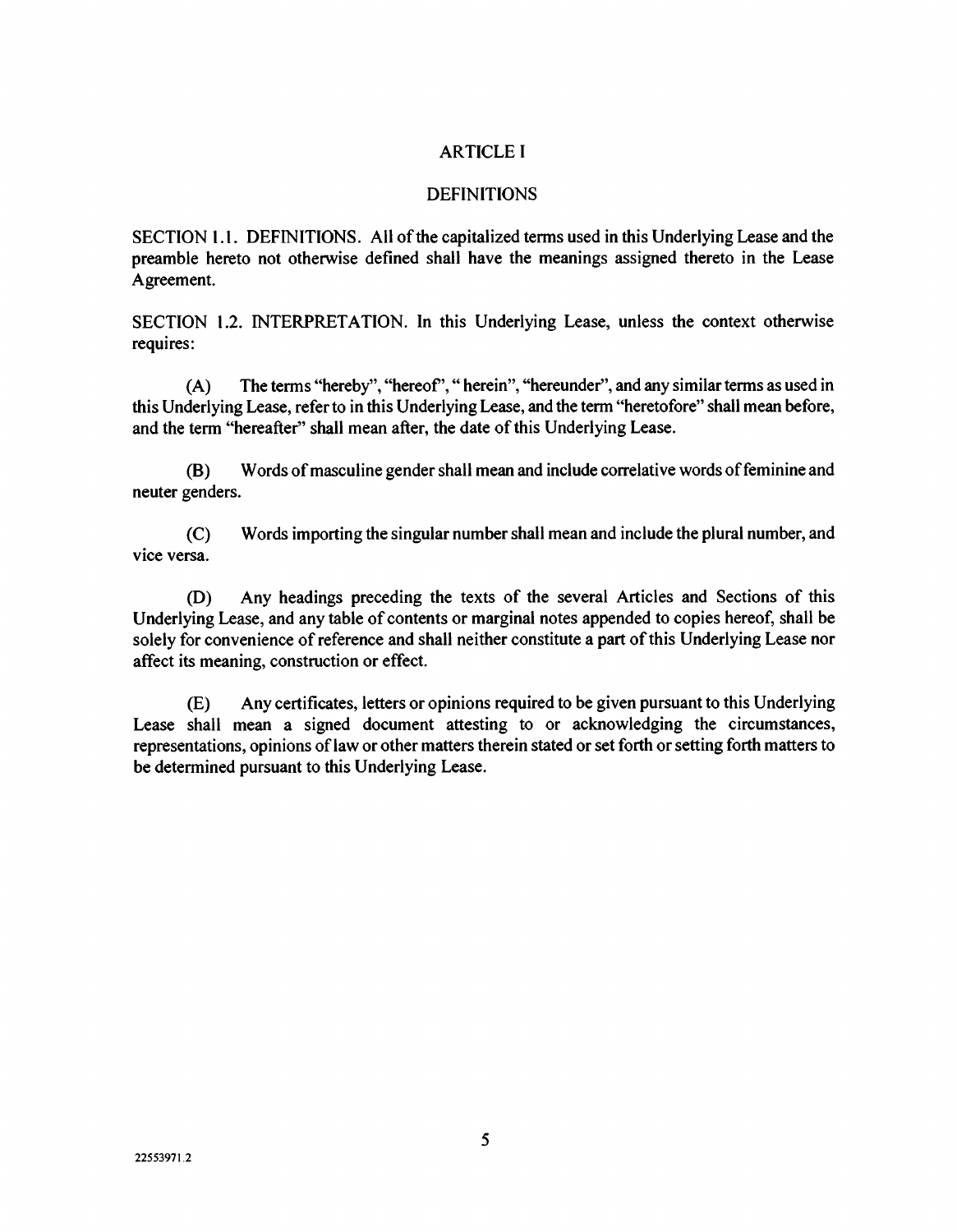## ARTICLE II

#### REPRESENTATIONS AND WARRANTIES

SECTION 2.1. REPRESENTATIONS AND WARRANTIES OF THE AGENCY. The Agency makes the following representations and warranties as the basis for the undertakings on its part herein contained:

(A) The Agency is duly established under the provisions of the Act and has the power to enter into this Underlying Lease and to carry out its obligations hereunder.

(B) Neither the execution and delivery of this Underlying Lease nor the consummation of the transactions contemplated hereby will conflict with or result in a breach by the Agency of any of the terms, conditions or provisions of the Act, the by-laws of the Agency or any order, judgment, agreement or instrument to which the Agency is a party or by which the Agency is bound, or will constitute a default by the Agency under any of the foregoing.

SECTION 2.2. REPRESENTATIONS AND WARRANTIES OF THE COMPANY. The Company makes the following representations and warranties as the basis for the undertakings on its part herein contained:

(A) The Company is a limited liability company organized and existing under the laws of the State and all other jurisdictions in which its operations or ownership of Properties so require, and has the power to enter into this Underlying Lease and carry out its obligations hereunder and has been duly authorized to execute this Underlying Lease. This Underlying Lease and the transactions contemplated hereby have been duly authorized by all necessary action on the part of the manager of the Company.

(B) Neither the execution and delivery of this Underlying Lease, the consummation of the transactions contemplated hereby nor the fulfillment of or compliance with the provisions of this Underlying Lease will (1) conflict with or result in a breach of any of the terms, conditions or provisions of the articles of organization or the operating agreement of the Company or any order, judgment, agreement or instrument to which the Company is a party or by which the Company is bound, or constitute a default under any of the foregoing, or (2) result in the creation or imposition of any Lien of any nature upon any Property of the Company, or (3) require consent (which has not been heretofore received) under any restriction, agreement or instrument to which the Company is a party or by which the Company or any of its Property may be bound or affected, or (4) require consent (which has not been heretofore received) under, conflict with or violate any existing law, rule, regulation, judgment, order, writ, injunction or decree of any government, governmental instrumentality or court (domestic or foreign) having jurisdiction over the Company or any of the Property of the Company.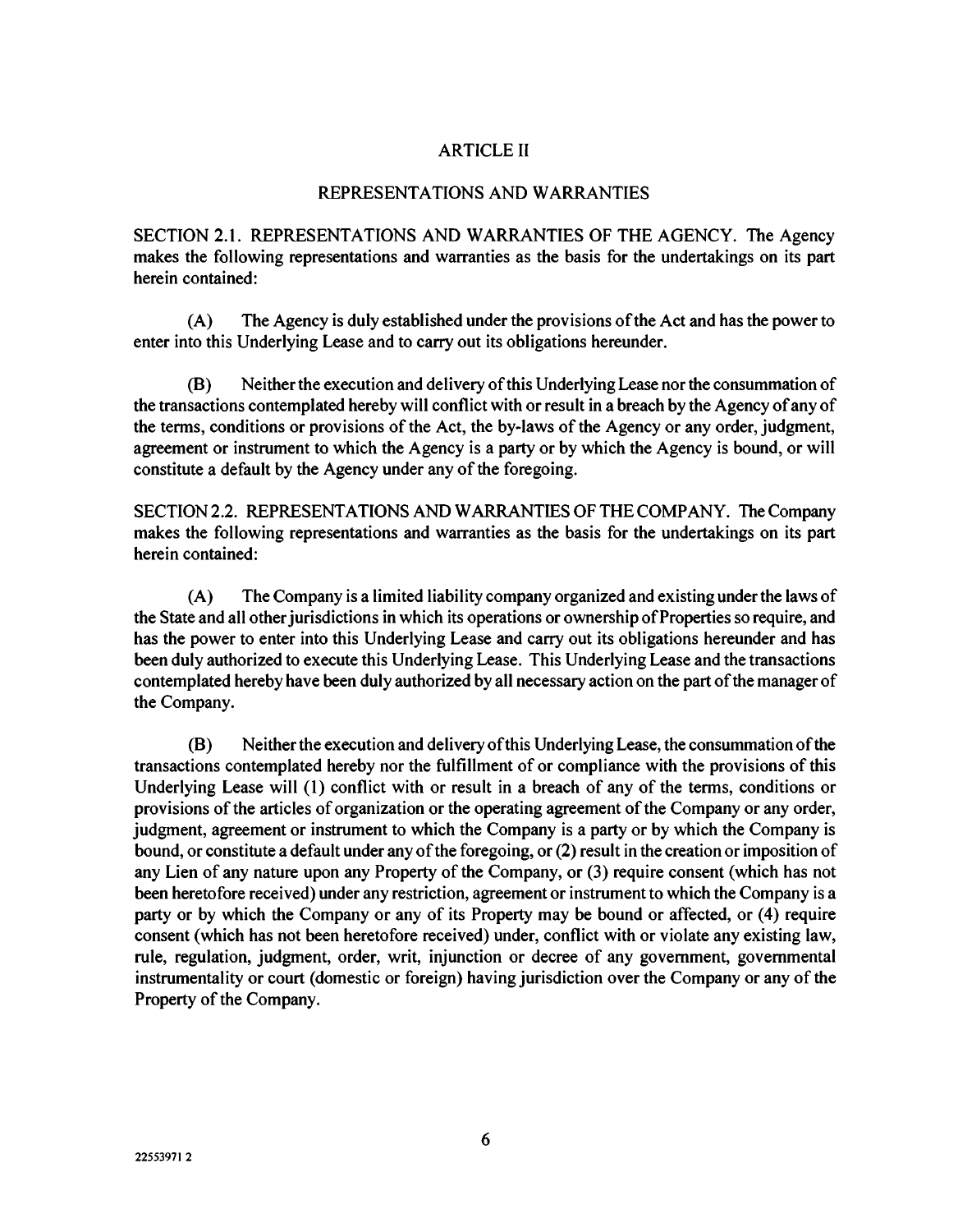## ARTICLE III

## LEASE PROVISIONS

SECTION 3.1. LEASE. (A) The Company hereby demises and leases to the Agency, and the Agency hereby hires and leases from the Company, the Land, as said Land is more particularly described on Exhibit A attached hereto, and the improvements now and hereafter located thereon, including the Facility (the Land and the Facility being sometimes collectively referred to as the "Premises") for the term set forth in Section 3.2 hereof. The Premises are intended to include (1) all buildings and improvements now or hereafter located on the Land, (2) any strips or gores of land adjoining the Land, (3) any land lying in the bed of any street or avenue abutting the Land, to the centerline thereof, and (4) a non-exclusive right to use any easements or other rights in adjoining property inuring to the Company by reason of the Company's ownership of the Land.

(B) It is the intention of the Company and the Agency that the Agency shall hold leasehold title to the entire Premises. Accordingly, leasehold title to the Premises and any other improvements hereinafter constructed by the Agency and/or the Company on the Land shall vest in the Agency or its successors and assigns and, upon completion of the Project, to lease the Project Facility when the same is constructed thereon.

SECTION 3.2. TERM. (A) The term of this Underlying Lease (the "Term") shall commence as of August 1, 2021 (the "Commencement Date") and shall expire on the earlier to occur of (i) February 28, 2033, and (ii) so long as neither of the Lease Agreement nor the Company's right of possession as lessee thereunder shall have been terminated by the Agency pursuant to Article X thereof or terminated by the Company pursuant to Article XI thereof, the termination of the term of the Lease Agreement.

(B) So long as neither the Lease Agreement nor the Company's right, of possession as lessee thereunder shall have been terminated by the Agency pursuant to Article X thereof, upon any termination of this Underlying Lease, the Company shall prepare and the Agency will execute and deliver to the Company such instruments as the Company shall deem appropriate to evidence the release and discharge of this Underlying Lease.

SECTION 3.3. RENT. The rent payable by the Agency under this Underlying Lease shall be one dollar (\$1.00) and other good and valuable consideration, receipt of which is hereby acknowledged by the Company.

SECTION 3.4. ASSIGNMENT; LEASE AGREEMENT; NON-MERGER. (A) Except as provided in the Lease Agreement, the Agency shall not sell, assign or lease (other than pursuant to the Lease Agreement) its rights hereunder or the leasehold estate hereby created, except with the express written consent of the Company.

(B) Contemporaneously with the execution and delivery of this Underlying Lease, the Agency shall enter into the Lease Agreement, pursuant to which the Company as agent of the Agency agrees to undertake and complete the Project and the Agency agrees to lease the Premises to the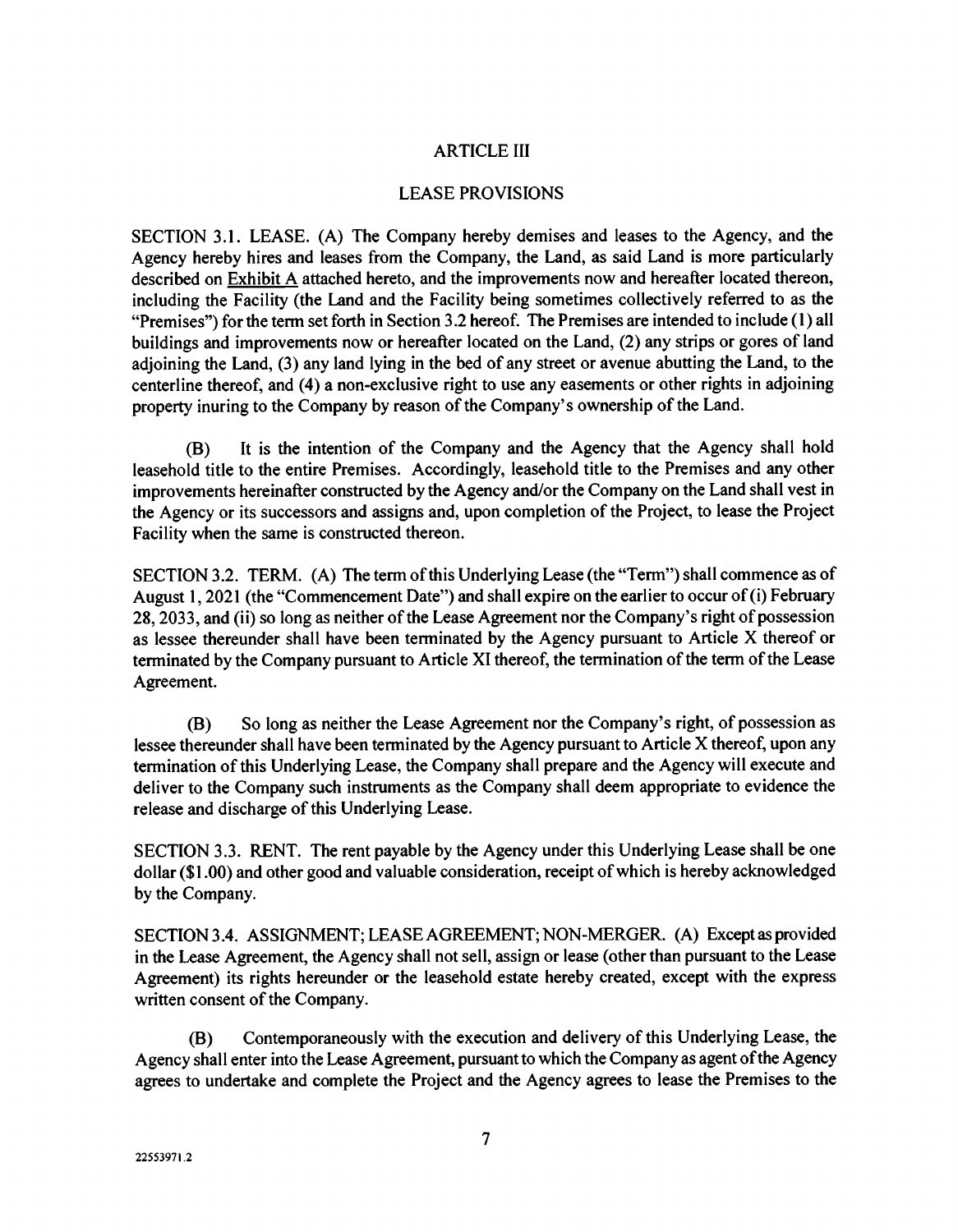Company. Pursuant to the Lease Agreement, the Company, as sublessee of the Premises under the Lease Agreement, is required to perform all of the Agency's obligations under this Underlying Lease. Accordingly, and notwithstanding anything to the contrary contained in this Underlying Lease, the Company shall not be entitled to declare a default hereunder or exercise any rights or remedies hereunder if any asserted default by the Agency hereunder relates to a failure by the Company, as sublessee of the Premises under the Lease Agreement, to perform its corresponding obligations under the Lease Agreement.

(C) Pursuant to the Lease Agreement and this Section 3.4, during the term of this Underlying Lease, there shall be no merger of this Underlying Lease or of the leasehold estate created by this Underlying Lease with the fee estate in the Premises or any part thereof by reason of the fact that the same person, firm, corporation or other entity may acquire or own or hold, directly or indirectly, (A) this Underlying Lease or the leasehold estate created by this Underlying Lease or any interest in this Underlying Lease or in any such leasehold estate, (B) the Lease Agreement or the leasehold estate created by the Lease Agreement or any interest in the Lease Agreement or in any such leasehold estate, and (C) the fee estate in the Premises or any part thereof or any interest in such fee estate, and no such merger shall occur unless and until all corporations, firms and other entities, including any mortgagee having any interest in (1) this Underlying Lease or the leasehold estate created by this Underlying Lease, (2) the Lease Agreement or the leasehold estate created by the Lease Agreement, and (3) the fee estate in the Premises or any part thereof or any interest in such fee estate, shall join in a written instrument effecting such merger and shall duly record the same.

SECTION 3.5. ADDITIONS, ALTERATIONS AND IMPROVEMENTS. The Company shall have the right, from time to time, to make such changes, additions, improvements and alterations, demolition or new construction, structural or otherwise, to the Premises as the Company shall deem necessary or desirable. The Agency shall have a leasehold interest in any improvements now located or hereafter constructed upon the Premises, and in any modifications, additions, restrictions, repairs and replacements thereof during the term of this Underlying Lease, except as provided in the Lease Agreement.

SECTION 3.6. POSSESSION; QUIET ENJOYMENT. (A) Pursuant to the terms of the Lease Agreement, the Company has the exclusive right to possess and make improvements to the Premises leased hereby.

(B) The Agency, upon paying the rent and observing and keeping all covenants, warranties, agreements and conditions of this Underlying Lease on the Agency's part to be kept, shall quietly have, hold and enjoy the Premises during the Term.

SECTION 3.7. LIENS. So long as neither the Lease Agreement nor the Company's right of possession as lessee thereunder shall have been terminated by the Agency pursuant to Article X thereof, the Agency shall not, directly, or indirectly, create or permit to be created, any mortgage, lien, encumbrance or other charge upon, or pledge of, the Premises or the Agency's interest therein without the Company's prior written consent.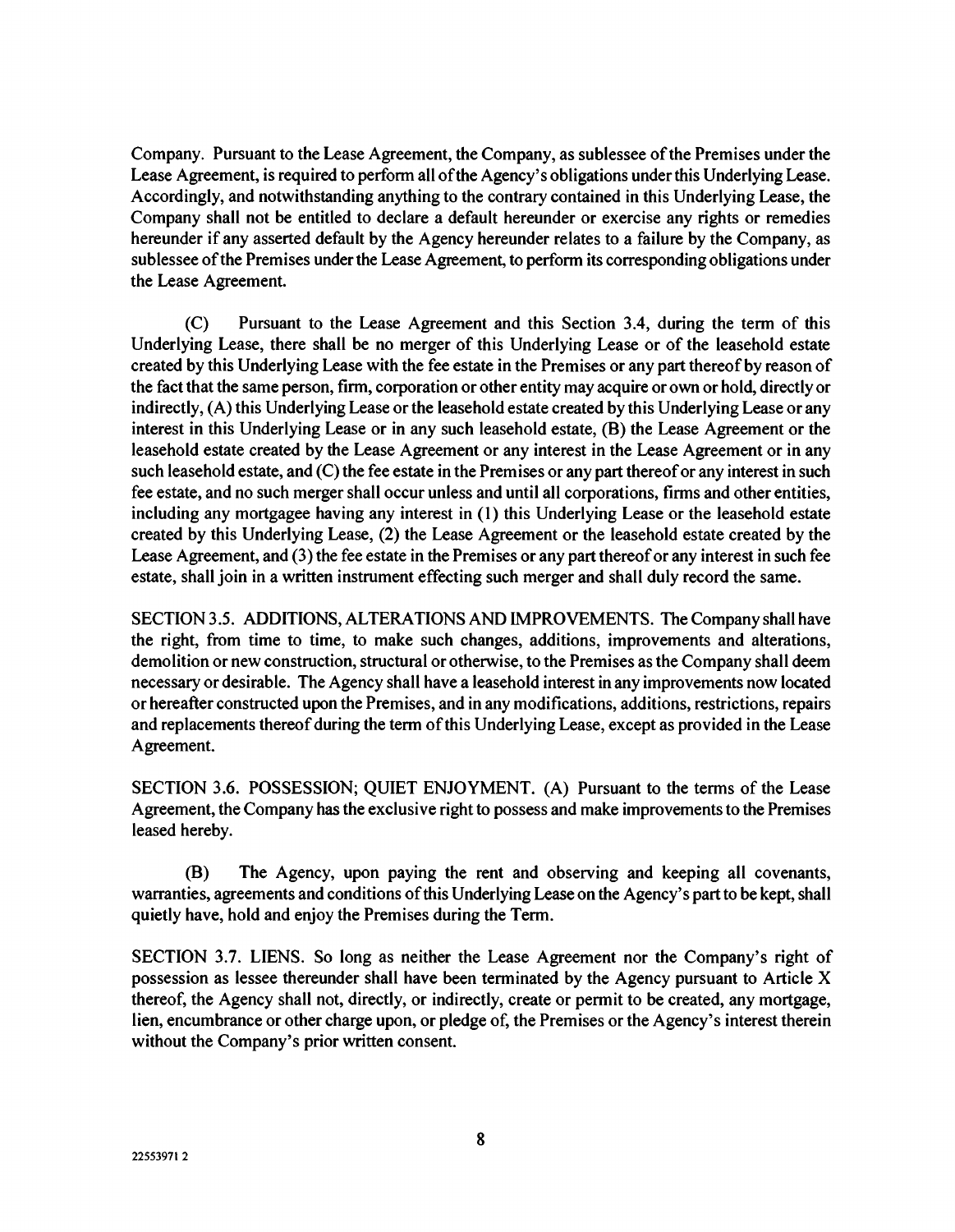SECTION 3.8. TAXES. (A) It is recognized that, under the provisions of the Act, the Agency is required to pay no taxes or assessments upon any property acquired by it or under its jurisdiction or control or supervision. The Company has agreed to pay or cause to be paid all taxes levied against the Premises to the extent set forth in the Lease Agreement and the Payment in Lieu of Taxes Agreement.

(B) Pursuant to the Lease Agreement and the Payment in Lieu of Tax Agreement, the Agency has agreed to apply for the tax exemptions respecting the Premises to which the Agency may be entitled pursuant to the Act, upon the condition that the Company make or cause to be made certain payments in lieu of taxes respecting the Premises, as more fully set forth in the Lease Agreement and the Payment in Lieu of Tax Agreement. The Agency agrees to apply for any tax exemptions to which the Agency may be entitled with respect to the Premises.

(C) In the event that (1) the Agency's interest in the Premises shall be conveyed to the Company pursuant to the Lease Agreement, (2) on the date on which the Company obtains the Agency's interest in the Premises, the Premises shall be assessed as exempt upon the assessment roll of any one or more of any taxing entities, and (3) the fact of obtaining title to the Agency's interest in the Premises shall not immediately obligate the Company to make pro rata tax payments pursuant to legislation similar to Chapter 635 of the 1978 Laws of the State (codified as subsection 3 of Section 302 of the Real Property Tax Law and Section 520 of the Real Property Tax Law), the Company shall be obligated to make payments in lieu of taxes to the respective receivers of taxes in amounts equal to those amounts which would be due from the Company as real property taxes with respect to the Premises if the Agency did not have a leasehold interest in the Premises until the first tax year in which the Premises shall appear on the tax rolls of the various taxing entities having jurisdiction over the Premises as a taxable parcel.

SECTION 3.9. MAINTENANCE. Pursuant to the Lease Agreement, during the term of this Underlying Lease, the Company has agreed, at the Company's sole cost and expense, to keep and maintain or cause to be kept and maintained the Project Facility (including the Premises and all improvements now or hereafter located thereon) in good order and condition and make or cause to be made all repairs thereto, interior and exterior, structural and nonstructural, ordinary and extraordinary, and foreseen and unforeseen. The Agency will have no responsibility with respect to the foregoing.

SECTION 3.10. CONDEMNATION. Subject to the provisions of the Lease Agreement, in the event of a total, substantial or partial taking by eminent domain or for any public or quasi-public use under any statute (or voluntary transfer or conveyance to the condemning agency under threat of condemnation), the Agency shall be entitled to its costs and expenses incurred with respect to the Premises (including any unpaid amounts due pursuant to the Basic Documents and the costs of participating in such condemnation proceeding or transfer), and thereafter the Agency shall not participate further in any condemnation award.

SECTION 3.11. SUBORDINATION OF UNDERLYING LEASE. This Underlying Lease and any and all modifications, amendments, renewals and extensions thereof is subject and subordinate (except with respect to the Unassigned Rights) to any Mortgage or Mortgages which may be granted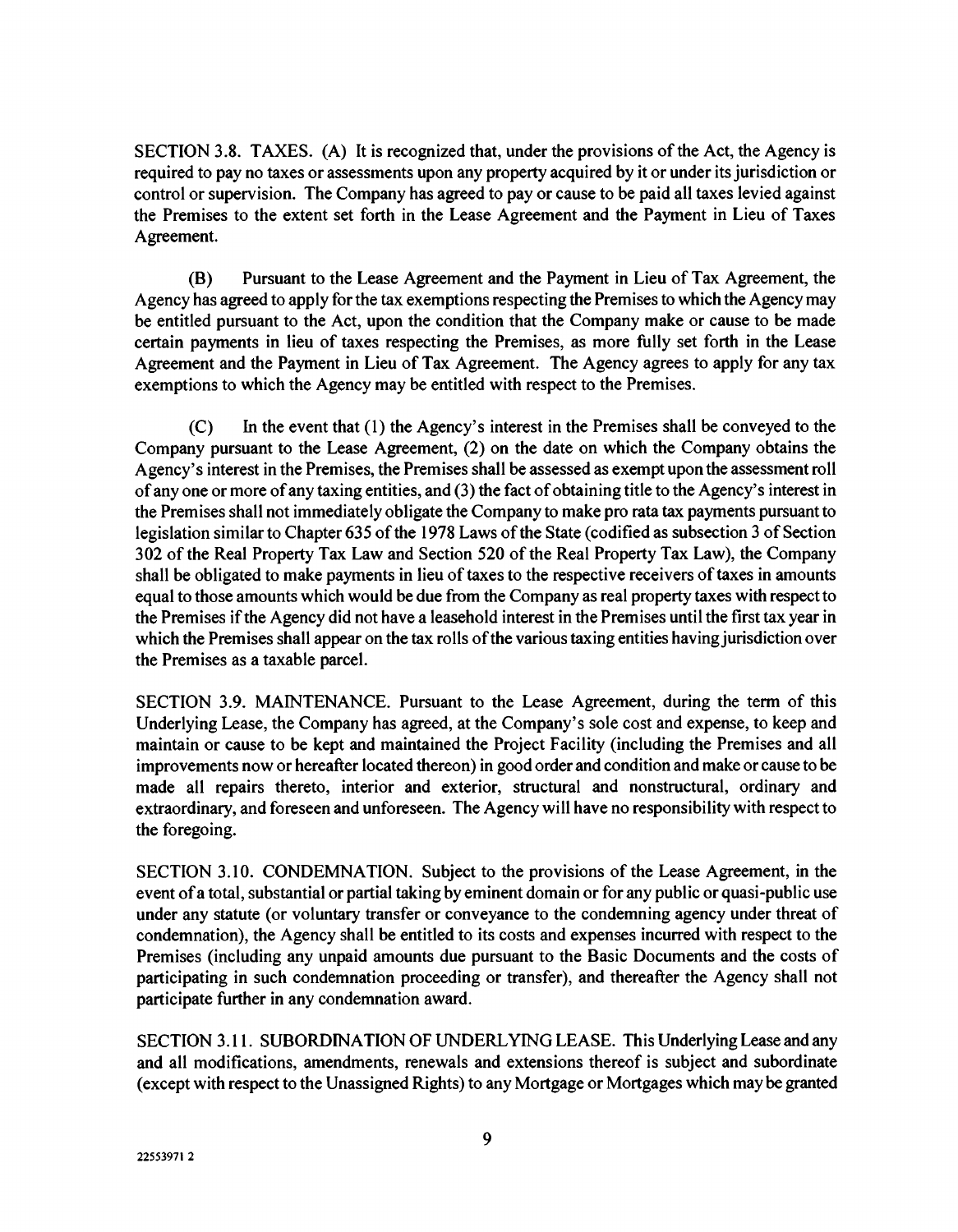by the Company (and the Agency if applicable) on the Project Facility or any portion thereof and to any and all refinancings, modifications, amendments, consolidations, extensions, renewals, replacements and increases thereof.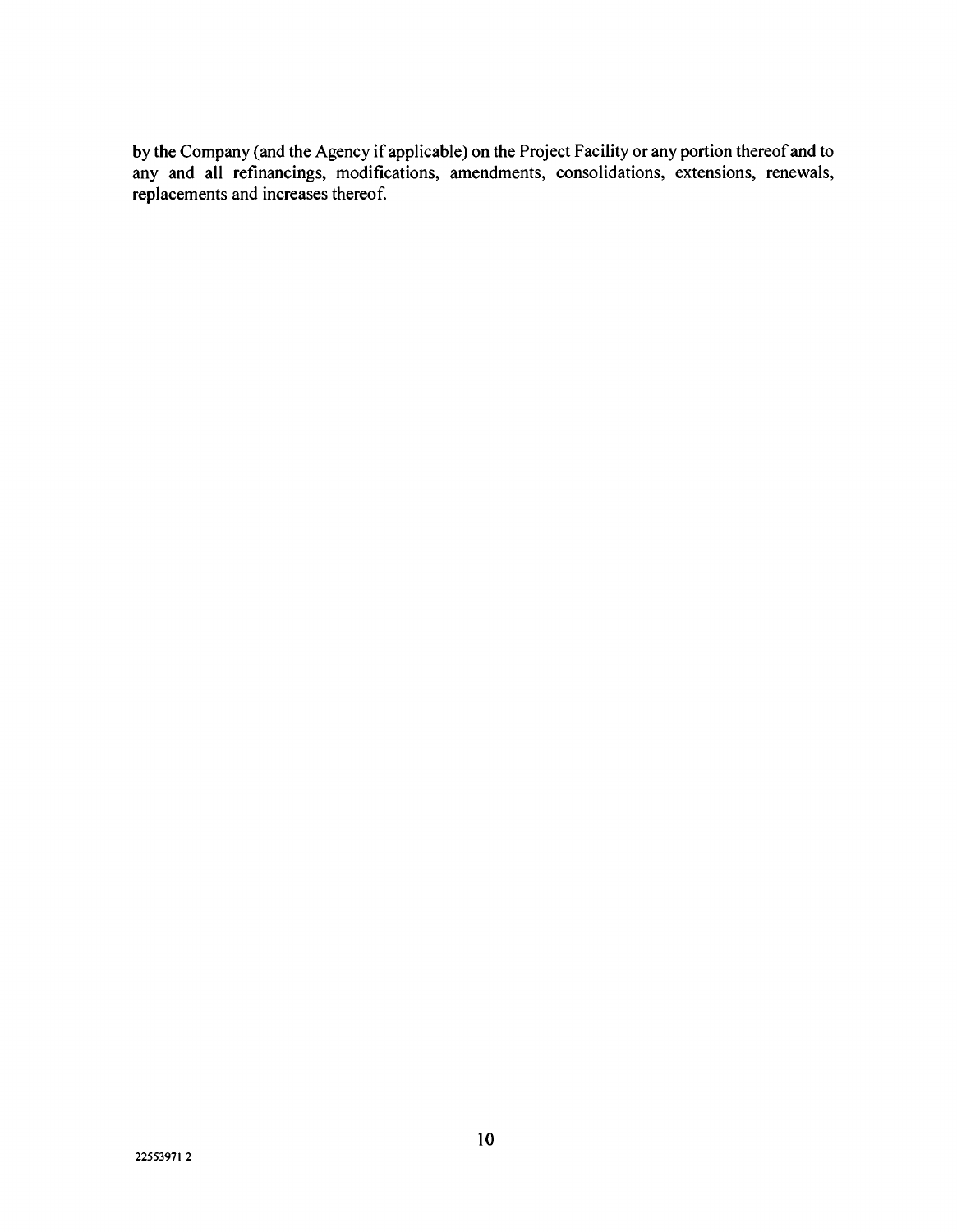#### ARTICLE IV

#### EVENTS OF DEFAULT AND REMEDIES

SECTION 4.1. DEFAULT. (A) Anyone or more of the following events shall constitute an "Event of Default" under this Underlying Lease:

(1) The failure of the Agency (or the Company on behalf of the Agency) to pay the rent due pursuant to this Underlying Lease within fifteen (15) days after written notice to the Agency specifying the nature of such default; or

(2) The failure of the Agency (or the Company on behalf of the Agency) to observe and perform any covenant, condition or agreement on its part to be performed (other than as referred to in paragraph (1) above) and continuance of such failure for a period of thirty (30) days after written notice to the Agency specifying the nature of such default; provided that if by reason of the nature of such default the same cannot be remedied within thirty (30) days, failure of the Agency (or the Company on behalf of the Agency) to proceed promptly to cure the same and thereafter prosecute the curing of such default with due diligence.

(B) Notwithstanding the provisions of Section 4.1 (A) hereof, if by reason of force majeure (as hereinafter defined) either party hereto shall be unable, in whole or in part, to carry out its obligations under this Underlying Lease and if such party shall give notice and full particulars of such force majeure in writing to the other party within a reasonable time after the occurrence of the event or cause relied upon, the obligations under this Underlying Lease of the party giving such notice so far as they are affected by such force majeure, shall be suspended during the continuance of the inability, which shall include a reasonable time for the removal of the effect thereof. The suspension of such obligations for such period pursuant to this subsection (B) shall not be deemed an event of default under this Section. The term "force majeure" as used herein shall include, without limitation, acts of God, strikes, lockouts or other industrial disturbances, acts of public enemies, orders of any kind of government authority or any civil or military authority, hurricanes, storms, floods, washouts, droughts, arrests, restraint of government and people, civil disturbances, explosions, breakage or accident to machinery, transmission pipes or canals, and partial or entire failure of utilities. It is agreed that the settlement of strikes, lockouts and other industrial disturbances shall be entirely within the discretion of the party having difficulty and the party having difficulty shall not be required to settle any strike, lockout or other industrial disturbances by acceding to the demands of the opposing party or parties. Notwithstanding anything to the contrary contained herein, "force majeure" shall not include any acts or events caused by the negligence of the Company.

SECTION 4.2. REMEDIES ON DEFAULT. Whenever any Event of Default hereunder by one party hereto shall have occurred and be continuing for more than fifteen (15) days after written notice of default by the other party, the other party may enforce the provisions of this Underlying Lease and may enforce and protect its right by a suit or suits in equity or at law for (1) the specific performance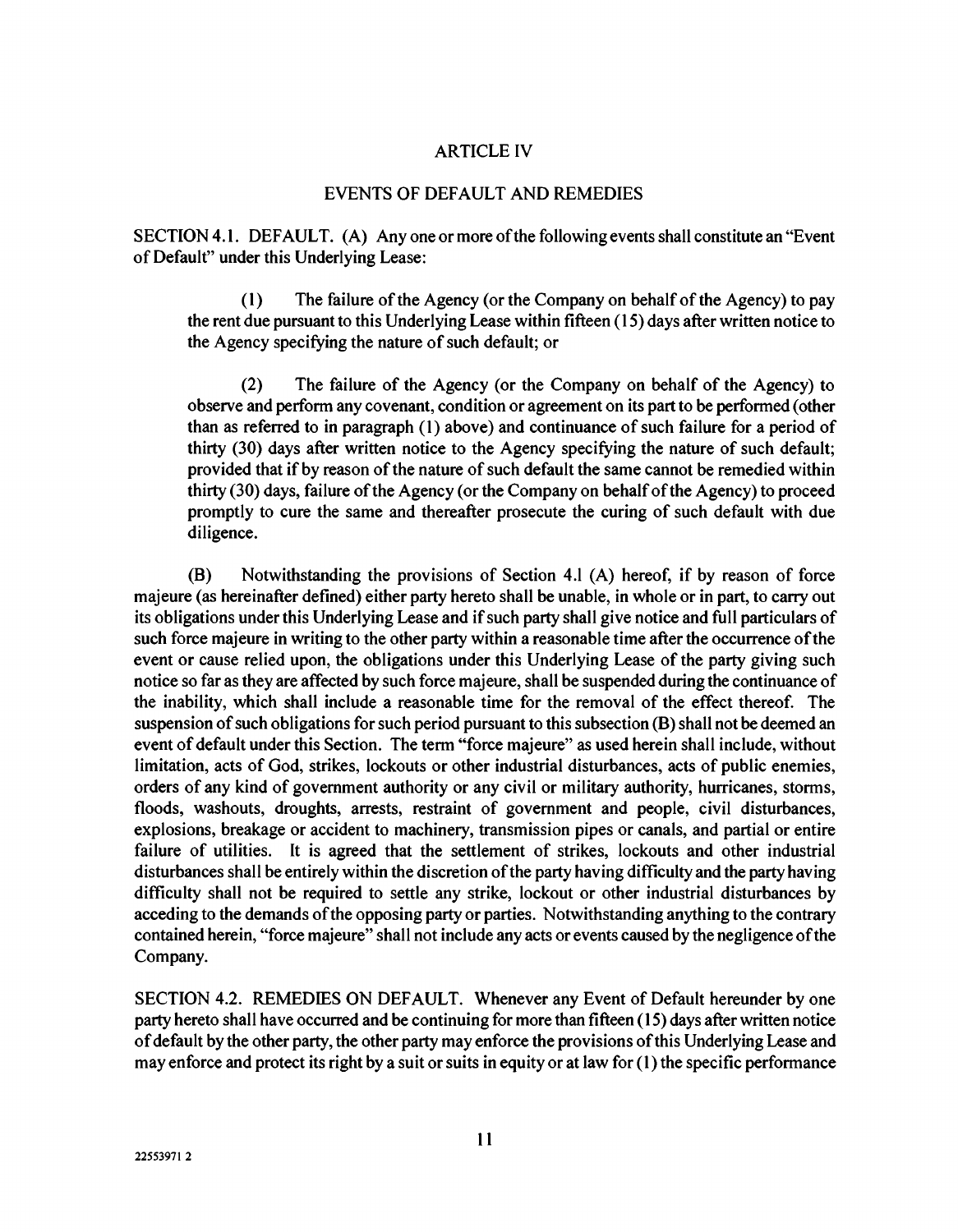of any covenant or agreement contained herein or (2) any other appropriate legal or equitable remedy.

SECTION 4.3. REMEDIES CUMULATIVE. No remedy herein conferred upon or reserved to the Agency or the Company is intended to be exclusive of any other available remedy, but each and every such remedy shall be cumulative and in addition to every other remedy given under this Underlying Lease or now or hereafter existing at law or in equity. No delay or omission to exercise any right or power accruing upon any default shall impair any such right or power or shall be construed to be a waiver thereof, but any such right and power may be exercised from time to time and as often as may be deemed expedient.

SECTION 4.4. NO ADDITIONAL WAIVER IMPLIED BY ONE WAIVER. In the event any agreement contained herein should be breached by either party and thereafter such breach be waived by the other party, such waiver shall be limited to the particular breach so waived and shall not be deemed to waive any other breach hereunder.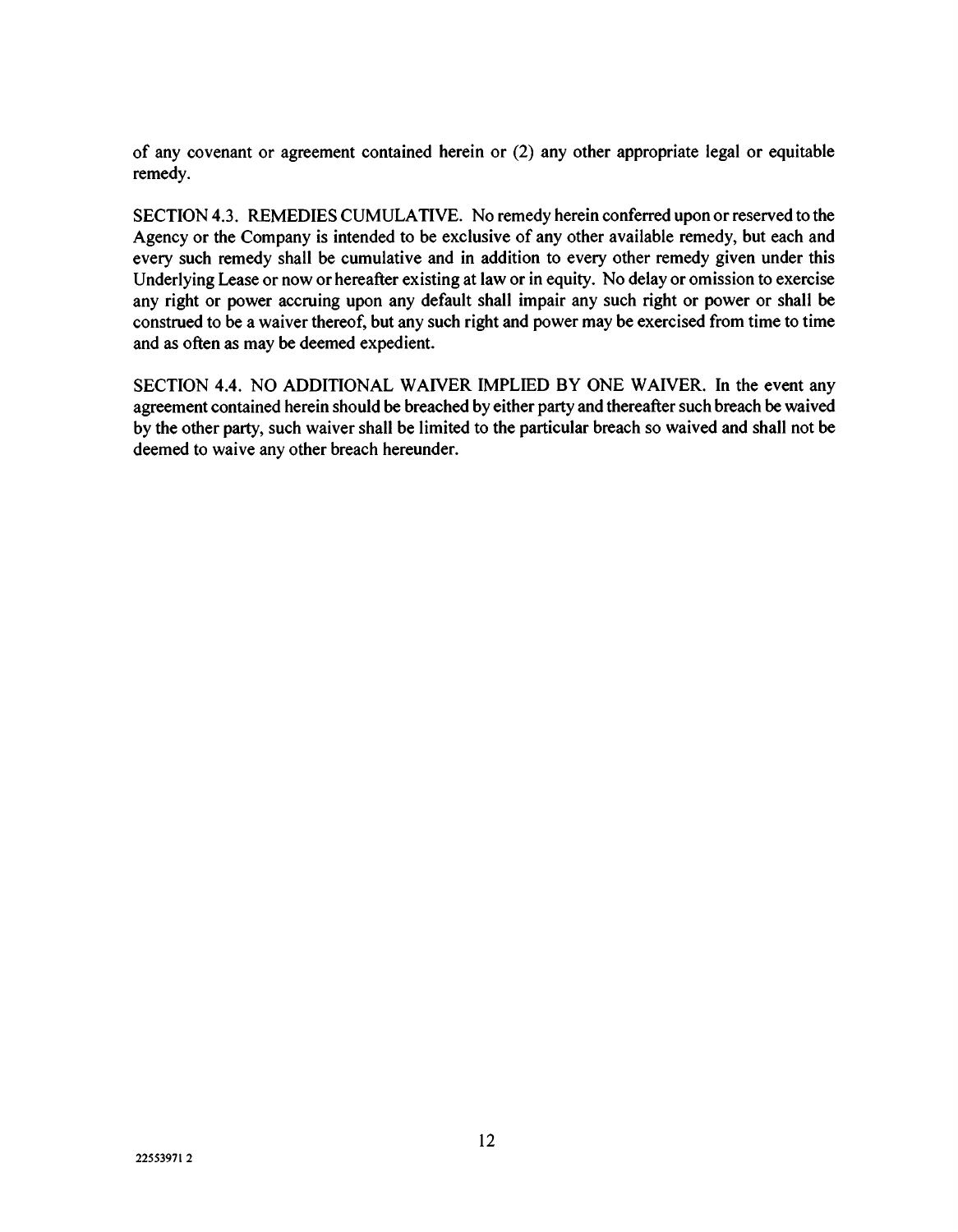#### ARTICLE V

#### MISCELLANEOUS

SECTION 5.1. SURRENDER. (A) The Agency shall, on the last day of the Term or on the last day of any earlier termination of the Term, surrender and deliver the Premises and all buildings, improvements, alterations, equipment and fixtures located thereon to the possession and use of the Company without delay and in good order, condition and repair, except for reasonable wear and tear.

(B) On the last day of the Term or on the last day of any earlier termination of the Term, title to all buildings, improvements, alterations, equipment located on the Premises shall automatically without the need of any further or additional instrument, vest in the Company. Notwithstanding the foregoing, upon the reasonable request of the Company, the Agency shall execute and deliver to the Company an instrument in the form of Exhibit C to the Lease Agreement to be recorded to confirm this vesting of title.

SECTION 5.2. NOTICES. (A) All notices, certificates and other communications hereunder shall be in writing and shall be sufficiently given and shall be deemed given when (1) sent to the applicable address stated below by registered or certified mail, return receipt requested, or by such other means as shall provide the sender with documentary evidence of such delivery, or (2) delivery is refused by the addressee, as evidenced by an affidavit of the Person who attempted to effect such delivery.

(B) The addresses to which notices, certificates and other communications hereunder shall be delivered are as follows:

IF TO THE COMPANY:

629 LeMoyne Manor LLC 4306 East Genesee Street Dewitt, New York 13214 Attention: David C. Muraco, Manager

WITH A COPY TO:

Sarofeen & Arbon, PLLC 110 West Fayette Street, Suite 1110 Syracuse, New York 13202 Attention: Mark T. Arbon, Esq.

IF TO THE AGENCY:

Onondaga County Industrial Development Agency 333 West Washington Street, Suite 130 Syracuse, New York 13202 Attention: Executive Director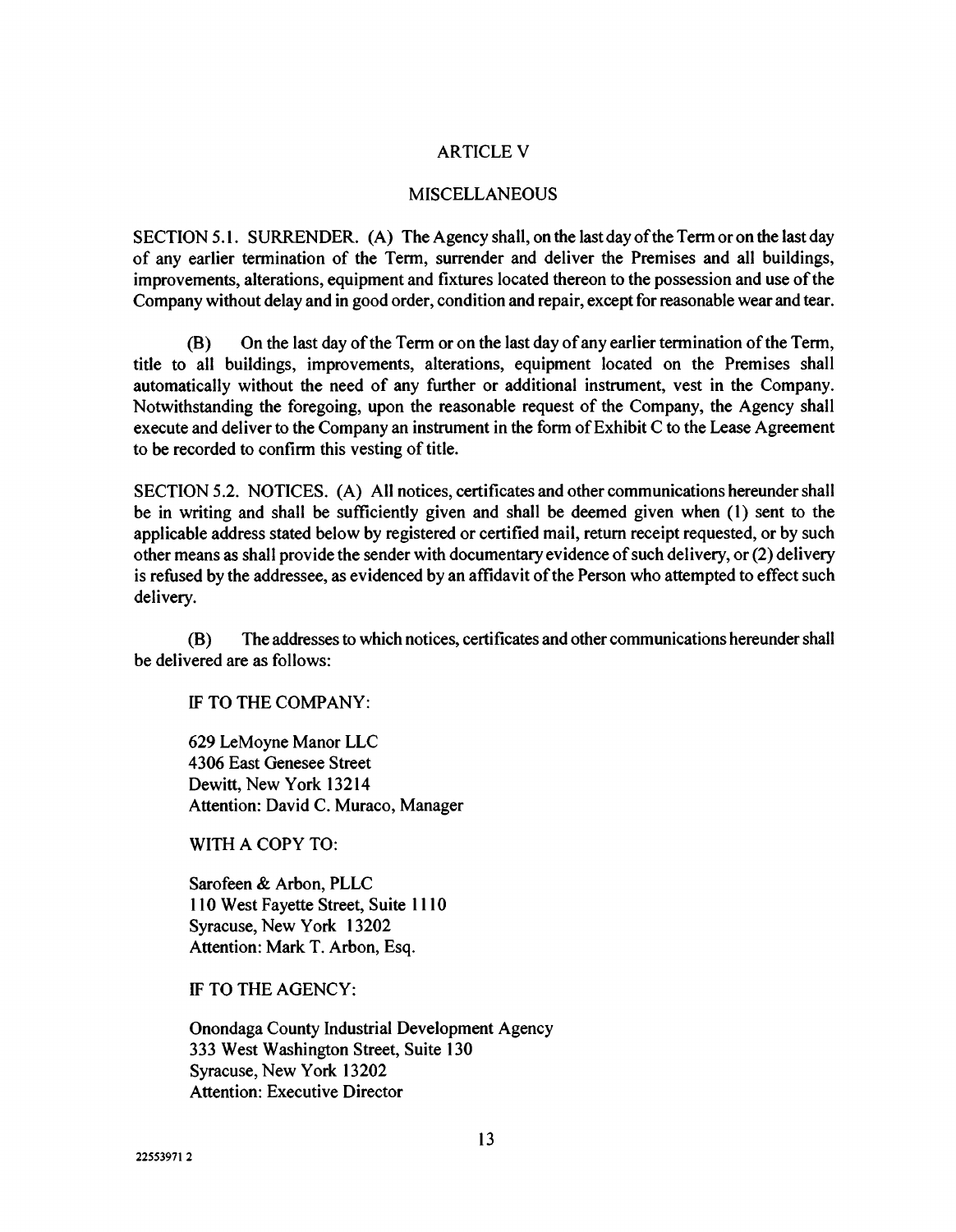## WITH A COPY TO:

Barclay Damon LLP Barclay Damon Tower 125 East Jefferson Street Syracuse, New York 13202 Attention: Jeffrey W. Davis, Esq.

(C) The Agency and the Company may, by notice given hereunder, designate any further or different addresses to which subsequent notices, certificates or other communications shall be sent.

SECTION 5.3. APPLICABLE LAW. This Underlying Lease shalt be governed exclusively by the applicable laws of the State.

SECTION 5.4. BINDING EFFECT. This Underlying Lease shall inure to the benefit of, and shall be binding upon the Agency and the Company and their respective successors and assigns; provided, that, except as provided elsewhere herein or in the Lease Agreement, the interest of the Agency in this Underlying Lease may not be assigned, sublet or otherwise transferred without the prior written consent of the Company.

SECTION 5.5. SEVERABILITY. If any one or more of the covenants or agreements provided herein on the part of the Agency or the Company to be performed shall, for any reason, be held or shall, in fact, be inoperative, unenforceable or contrary to law in any particular case, such circumstance shall not render the provision in question inoperative or unenforceable in any other case or circumstance. Further, if any one or more of the phrases, sentences, clauses, paragraphs or sections herein shall be contrary to law, then such covenant or covenants or agreement or agreements shall be deemed separable from the remaining provisions hereof and shall in no way affect the validity of the other provisions of this Underlying Lease.

SECTION 5.6. AMENDMENTS, CHANGES AND MODIFICATIONS. This Underlying Lease may not be amended, changed, modified, altered or terminated, except by an instrument in writing signed by the parties hereto.

SECTION 5.7. EXECUTION OF COUNTERPARTS. This Underlying Lease may be executed in several counterparts, each of which shall be an original and all of which shall constitute but one and the same instrument.

SECTION 5.8. TABLE OF CONTENTS AND SECTION HEADINGS NOT CONTROLLING. The Table of Contents and the headings of the several Sections in this Underlying Lease have been prepared for convenience of reference only and shall not control, affect the meaning of or be taken as an interpretation of any provision of this Underlying Lease.

SECTION 5.9. NO RECOURSE; SPECIAL OBLIGATION. (A) The obligations and agreements of the Agency contained herein shall be deemed the obligations and agreements of the Agency, and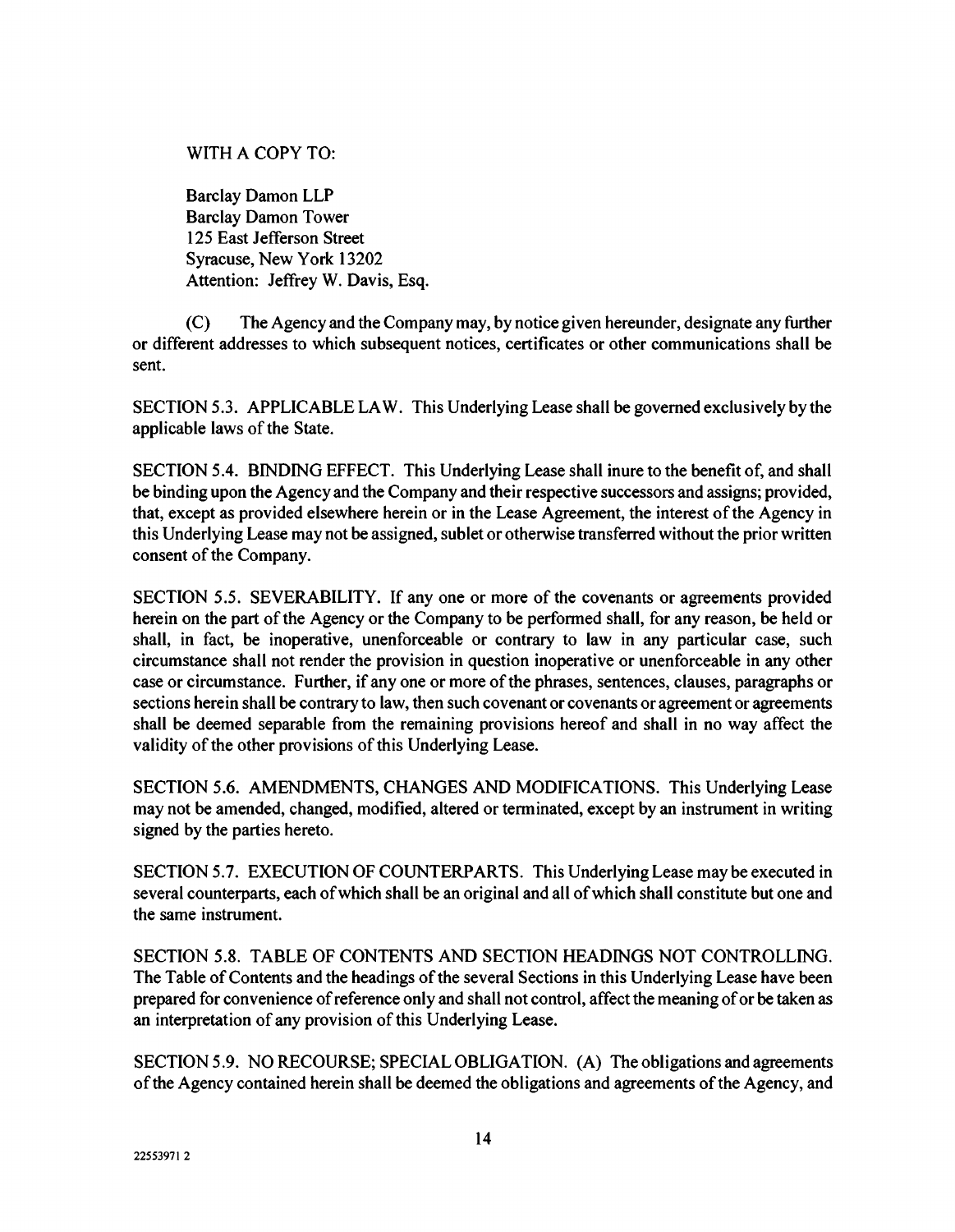not of any member, officer, agent (other than the Company) or employee of the Agency in his/her individual capacity, and the members, officers, agents (other than the Company) and employees of the Agency shall not be liable personally hereon or thereon or be subject to any personal liability or accountability based upon or in respect hereof or thereof or of any transaction contemplated hereby or thereby.

(B) The obligations and agreements of the Agency contained herein shall not constitute or give rise to an obligation of the State or the County of Onondaga, New York, and neither the State nor the County of Onondaga, New York shall be liable hereon or thereon and, further, such obligations and agreements shall not constitute or give rise to a general obligation of the Agency, but rather shall constitute limited obligations of the Agency payable solely from the revenues of the Agency derived and to be derived from the lease, sale or other disposition of the Project Facility.

(C) No order or decree of specific performance with respect to any of the obligations of the Agency hereunder shall be sought or enforced against the Agency unless (1) the party seeking such order or decree shall first have requested the Agency in writing to take the action sought in such order or decree of specific performance, and ten (10) days shall have elapsed from the date of receipt of such request, and the Agency shall have refused to comply with such request (or, if compliance therewith would reasonably be expected to take longer than ten (10) days, shall have failed to institute and diligently pursue action to cause compliance with such request) or failed to respond within such notice period, (2) if the Agency refuses to comply with such request and the Agency's refusal to comply is based on its reasonable expectation that it will incur fees and expenses, the party seeking such order or decree shall have placed in an account with the Agency an amount or undertaking sufficient to cover such reasonable fees and expenses, and (3) if the Agency refuses to comply with such request and the Agency's refusal to comply is based on its reasonable expectation that it or any of its members, officers, agents (other than the Company) or employees shall be subject to potential liability, the party seeking such order or decree shall (a) agree to indemnify and hold harmless the Agency and its members, officers, agents (other than the Company) and employees against any liability incurred as a result of its compliance with such demand, and (b) if requested by the Agency, furnish to the Agency satisfactory security to protect the Agency and its members, officers, agents (other than the Company) and employees against all liability expected to be incurred as a result of compliance with such request.

SECTION 5.10. RECORDING. The Agency and the Company agree that a Memorandum of this Underlying Lease shall be recorded by the Agency in the appropriate office of the County Clerk of Onondaga County, New York.

SECTION 5.11. INDEMNIFICATION. The Company hereby releases the Agency and its members, officers, agents (other than the Company) and employees from, agrees that the Agency and its members, officers, agents (other than the Company) and employees shall not be liable for and agrees to indemnify, defend and hold the Agency and its members, officers, agents (other than the Company) and employees harmless from and against any and all (i) claims and liability for loss or damage to Property or any injury to or death of any and all persons that may be occasioned by any cause whatsoever pertaining to the Project Facility or arising by reason of or in connection with the occupation or the use thereof or the presence on, in or about the Project Facility, or (ii) claims and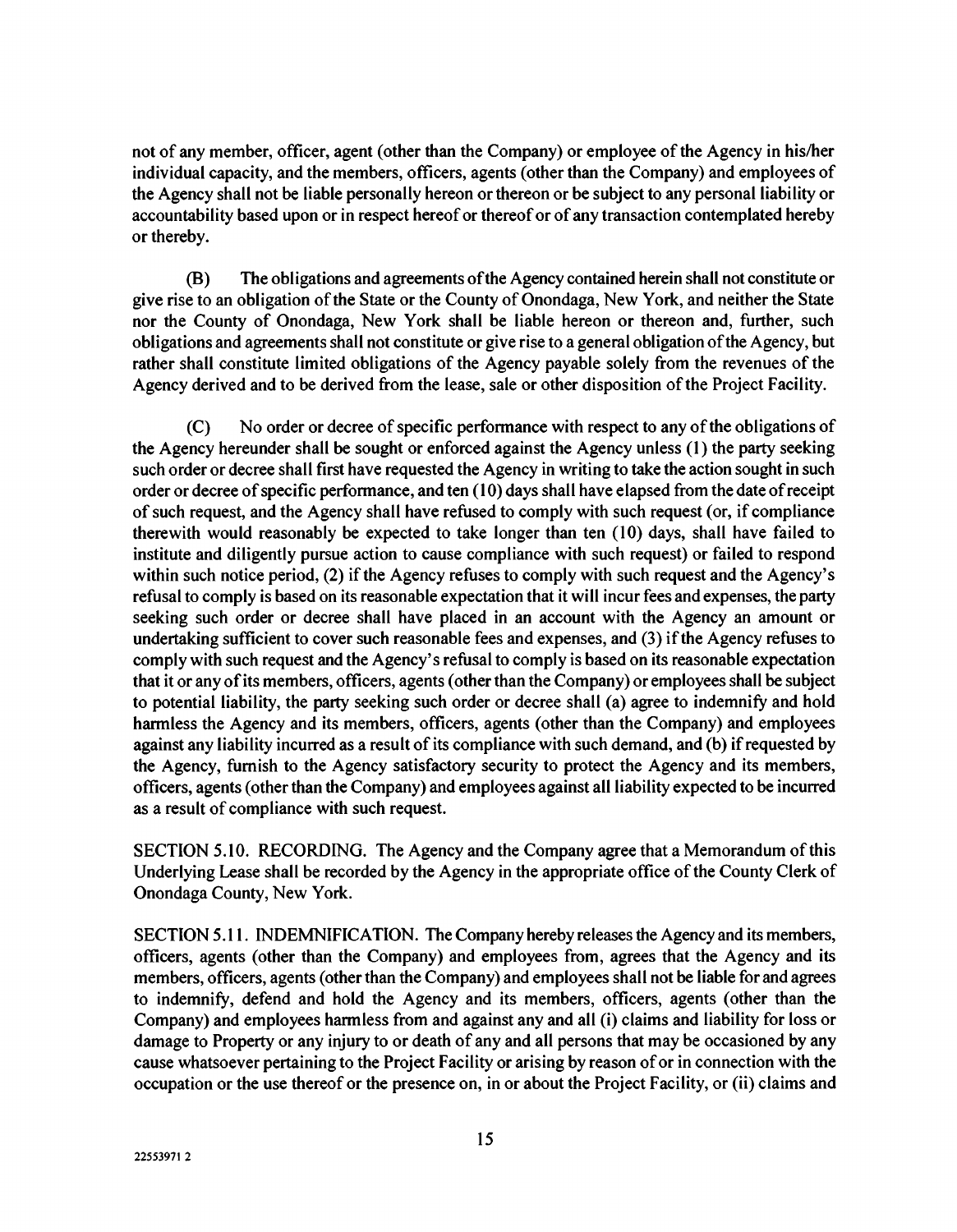liability for loss or damages from the execution, delivery or performance of the Basic Documents, or (iii) liability arising from or expense incurred by the Agency's providing financial assistance, as such term is defined in Section 854(14) of the General Municipal Law of the State, including, without limiting the generality of the foregoing, all claims arising from the exercise by the Company of the authority conferred upon it pursuant to the Basic Documents, any sales or use taxes which are or may be payable with respect to goods supplied or services rendered with respect to the Project Facility and all causes of action and reasonable attorneys' fees and any other expenses incurred in defending any suits or actions which may arise as a result of any of the foregoing, provided that any such claims, causes of action, judgments, losses, damages, liabilities or expenses of the Agency and its members, officers, employees and agents are not incurred or do not result from the intentional or willful wrongdoing of the Agency or any of its members, officers, agents (other than the Company) or employees. The foregoing indemnities shall apply notwithstanding the fault or negligence on the part of the Agency or any of its officers, members, agents (other than the Company) or employees and notwithstanding the breach of any statutory obligation or any rule of comparative or apportioned liability.

(B) Notwithstanding anything contained in the Basic Documents to the contrary, whenever the Company is obligated under the Basic Documents to indemnify and hold harmless the Agency, its directors, members, officers, agents (except the Company) or employees, the Company shall be given prompt notice of any matter that arises requiring indemnification, but failure to give such notice shall not constitute a defense hereunder nor in any way impair the obligations of the Company under this Section provided that such failure does not materially prejudice the Company in its ability to defend the Agency or materially impair the Company's defense. The Company shall have the right to defend the Agency, its directors, members, officers, agents (except the Company) and employees, and provided the Company promptly and continuously thereafter defends the Agency, its directors, members, officers, agents (except the Company) and employees, no other attorneys' fees of the Agency, its directors, members, officers, agents (except the Company) and employees shall be payable by the Company.

(C) Notwithstanding the provisions of subsection (B) hereof, the Agency retains the right to defend itself in any action or actions covered by the indemnities in the Basic Documents, which in the reasonable opinion of the Agency, its directors, members, officers, agents (except the Company) or employees, independent counsel is necessary to protect the interests of the Agency due to the failure or inability of the Company to defend the Agency consistent with contemporary legal standards. In any such defense of itself, the Agency shall select its own counsel, and any and all outof-pocket costs of such defense, including, without limitation, attorney and disbursement fees, court costs, and reasonable litigation expenses shall be paid by the Company.

SECTION 5.12. AGREEMENT TO PAY ATTORNEYS' FEES AND EXPENSES. In the event either party should default under any of the provisions of this Underlying Lease and the other party should employ attorneys or incur other expenses for the collection of amounts payable hereunder or the enforcement of performance or observance of any obligations or agreements on the part of the defaulting party herein contained, the defaulting party shall, on demand therefor, pay to the other party the fees of such attorneys and such other expenses so incurred, whether an action is commenced or not.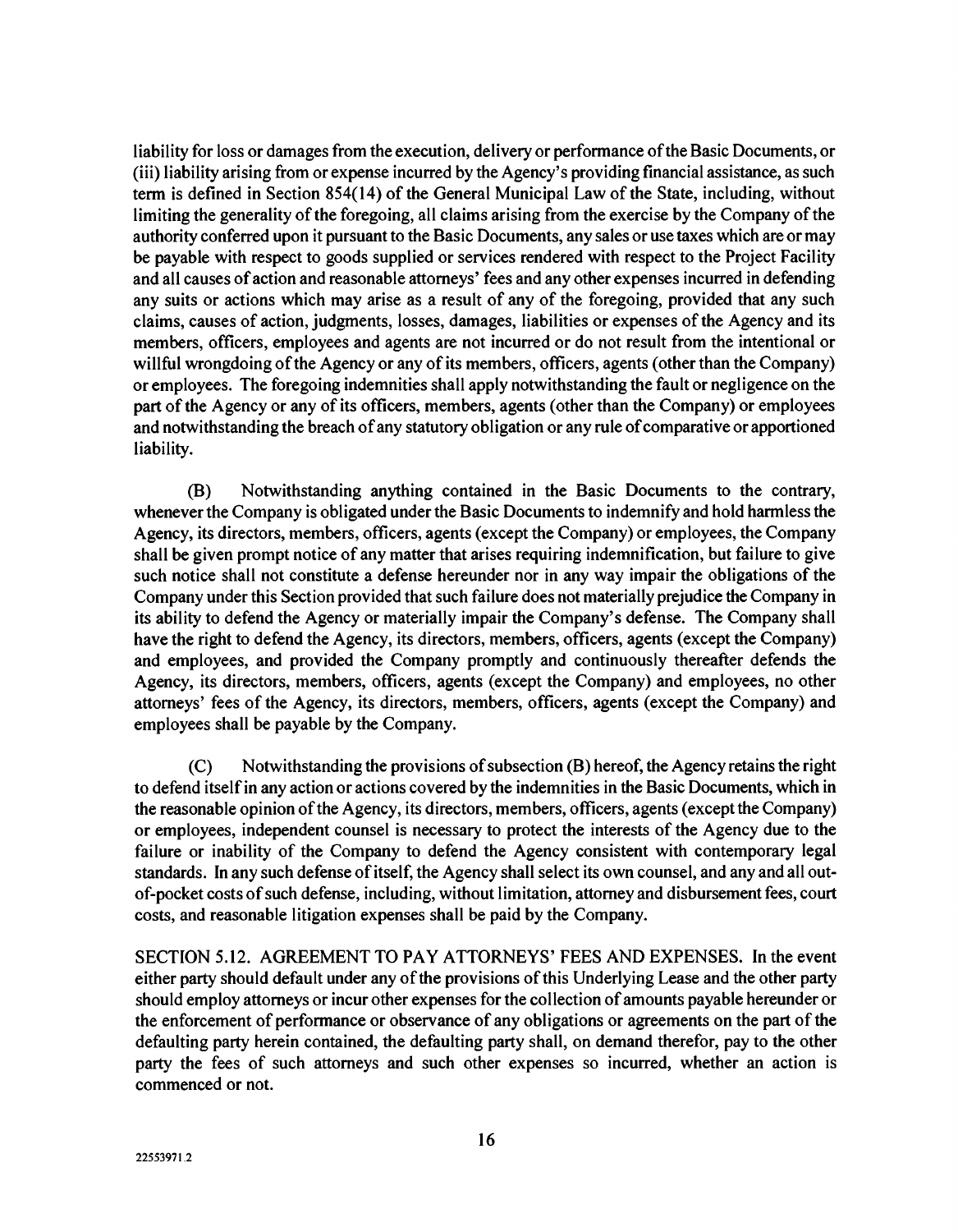IN WITNESS WHEREOF, the Agency and the Company have caused this Underlying Lease to be executed in their respective names by their respective duly authorized representatives and to be dated as of the day and year first above written.

> ONONDAGA COUNTY INDUSTRIAL DEVELOPMENT AGENCY

 $\mathbf{B}$ y:  $\overbrace{\text{Robert M. Petrovich}}$ 

Executive Director

STATE OF NEW YORK COUNTY OF ONONDAGA )

 $)$  DD.: )

On the  $\frac{94}{\text{ days}}$  day of August in the year 2021 before me, the undersigned, a notary public in and for the State of New York, personally appeared Robert M. Petrovich, personally known to me or proved to me on the basis of satisfactory evidence to be the individual whose name is subscribed to the within instrument and acknowledged to me that he executed the same in his capacity, and that by his signature on the instrument, the individual, or the person upon behalf of which the individual acted, executed the instrument.

Notary Public



Signature Page to Underlying Lease Page 1 of 2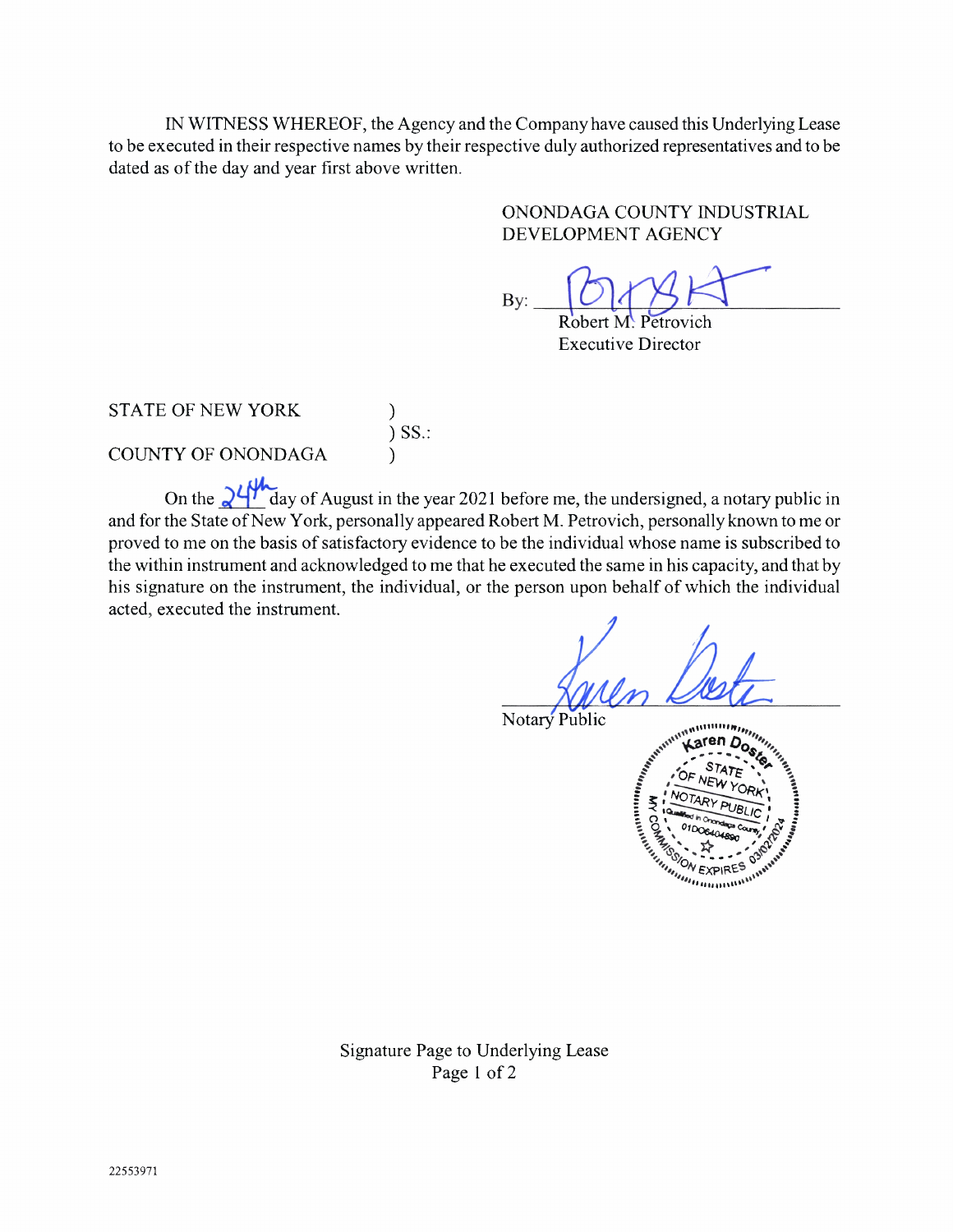629 LEMOYNE MANOR LLC

By: *Illacea Illuvare* 

David C. Muraco Manager

STATE OF NEW YORK (1997) )SS.: COUNTY OF ONONDAGA

On the  $\mathcal{Y}$ +  $^{\prime}$  day of August in the year 2021 before me, the undersigned, a notary public in and for the State of New York, personally appeared David C. Muraco, personally known to me or proved to me on the basis of satisfactory evidence to be the individual whose name is subscribed to the within instrument and acknowledged to me that he executed the same in his capacity, and that by his signature on the instrument, the individual, or the person upon behalf of which the individual acted, executed the instrument.

ander

Notary Public

BARI S. NARDELL Notary Public - State of New York No. 01NA6366217 Qualified in Onondaga County My Commission Expires 02/27/2025

Signature Page to Underlying Lease Page 2 of 2